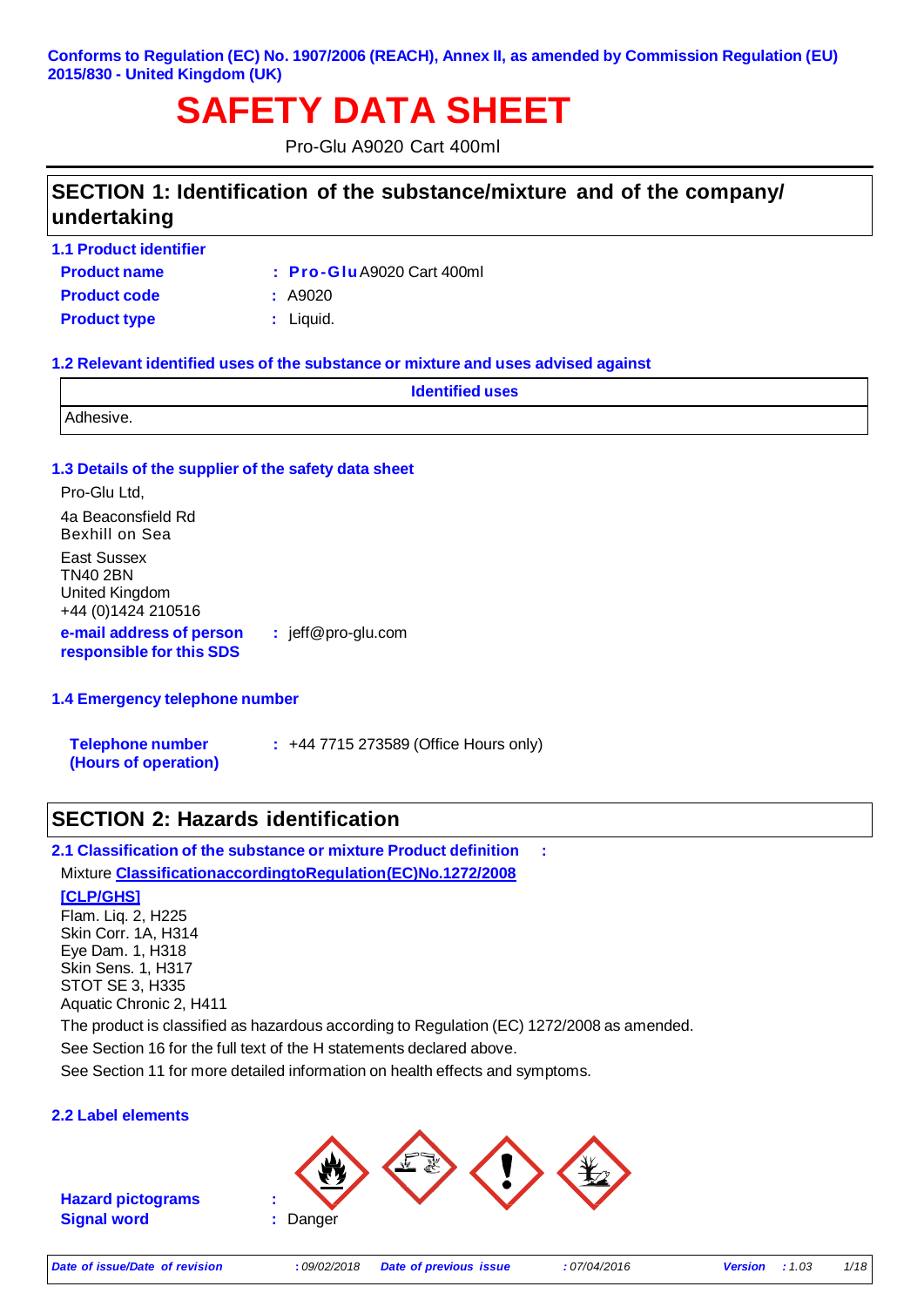| <b>SECTION 2: Hazards identification</b>                                                                                                                        |                                                                                                                                                                                                                                                                                                                                                                                                                                                                                                                                |
|-----------------------------------------------------------------------------------------------------------------------------------------------------------------|--------------------------------------------------------------------------------------------------------------------------------------------------------------------------------------------------------------------------------------------------------------------------------------------------------------------------------------------------------------------------------------------------------------------------------------------------------------------------------------------------------------------------------|
| <b>Hazard statements</b>                                                                                                                                        | : H225 - Highly flammable liquid and vapour.<br>H314 - Causes severe skin burns and eye damage.<br>H317 - May cause an allergic skin reaction.<br>H335 - May cause respiratory irritation.<br>H411 - Toxic to aquatic life with long lasting effects.                                                                                                                                                                                                                                                                          |
| <b>Precautionarystatements</b>                                                                                                                                  |                                                                                                                                                                                                                                                                                                                                                                                                                                                                                                                                |
| <b>Prevention</b>                                                                                                                                               | $\therefore$ $\mathbb{P}280$ - Wear protective gloves. Wear protective clothing. Wear eye or face<br>protection.<br>P210 - Keep away from heat, hot surfaces, sparks, open flames and other ignition<br>sources. No smoking.<br>P273 - Avoid release to the environment.                                                                                                                                                                                                                                                       |
| <b>Response</b>                                                                                                                                                 | P304 + P340 + P310 - IF INHALED: Remove person to fresh air and keep<br>comfortable for breathing. Immediately call a POISON CENTER or physician.<br>P301 + P310 + P331 - IF SWALLOWED: Immediately call a POISON CENTER or<br>physician. Do NOT induce vomiting.<br>P303 + P361 + P353 + P310 - IF ON SKIN (or hair): Take off immediately all<br>contaminated clothing. Rinse skin with water. Immediately call a POISON CENTER<br>or physician.<br>P305 + P310 - IF IN EYES: Immediately call a POISON CENTER or physician. |
| <b>Storage</b>                                                                                                                                                  | $\frac{1}{2}$ P405 - Store locked up.                                                                                                                                                                                                                                                                                                                                                                                                                                                                                          |
| <b>Disposal</b>                                                                                                                                                 | : P501 - Dispose of contents and container in accordance with all local, regional,<br>national and international regulations.                                                                                                                                                                                                                                                                                                                                                                                                  |
| <b>Hazardous ingredients</b>                                                                                                                                    | methyl methacrylate<br>methacrylic acid<br>benzyl methacrylate<br>dibenzoyl peroxide<br>dibutyl maleate<br>2-dimethylaminoethyl methacrylate<br>rosin<br>Propylidynetrimethanol, ethoxylated, esters with acrylic acid                                                                                                                                                                                                                                                                                                         |
| <b>Supplemental label</b><br>elements                                                                                                                           | : Not applicable.                                                                                                                                                                                                                                                                                                                                                                                                                                                                                                              |
| <b>Annex XVII - Restrictions</b><br>on the manufacture,<br>placing on the market and<br>use of certain dangerous<br>substances, mixtures and<br><b>articles</b> | : Not applicable.                                                                                                                                                                                                                                                                                                                                                                                                                                                                                                              |

#### **2.3 Other hazards**

**Other hazards which do not result in classification :** Causes severe digestive tract burns.

## **SECTION 3: Composition/information on ingredients**

| <b>Substance/mixture</b>          | : Mixture                                                                                   |                        |                                                                                           |                |
|-----------------------------------|---------------------------------------------------------------------------------------------|------------------------|-------------------------------------------------------------------------------------------|----------------|
|                                   |                                                                                             |                        | <b>Classification</b>                                                                     |                |
| <b>Product/ingredient</b><br>name | <b>Identifiers</b>                                                                          | %                      | <b>Regulation (EC) No. 1272/2008 [CLP]</b>                                                | <b>Type</b>    |
| methyl methacrylate               | <b>IREACH#:</b><br>01-2119452498-28<br>EC: 201-297-1<br>CAS: 80-62-6<br>Index: 607-035-00-6 | $>25 -$<br>≤50         | Flam. Liq. 2, H225<br>Skin Irrit. 2, H315<br>Skin Sens. 1, H317<br><b>STOT SE 3, H335</b> | [1] [2]        |
| methacrylic acid                  | REACH#:<br>01-2119463884-26<br>EC: 201-204-4<br>CAS: 79-41-4                                | ≤10                    | Acute Tox. 4, H302<br>Acute Tox. 3, H311<br>Acute Tox. 4. H332<br>Skin Corr. 1A, H314     | [1] [2]        |
| Date of issue/Date of revision    | :09/02/2018                                                                                 | Date of previous issue | :07/04/2016<br><b>Version</b>                                                             | 2/18<br>: 1.03 |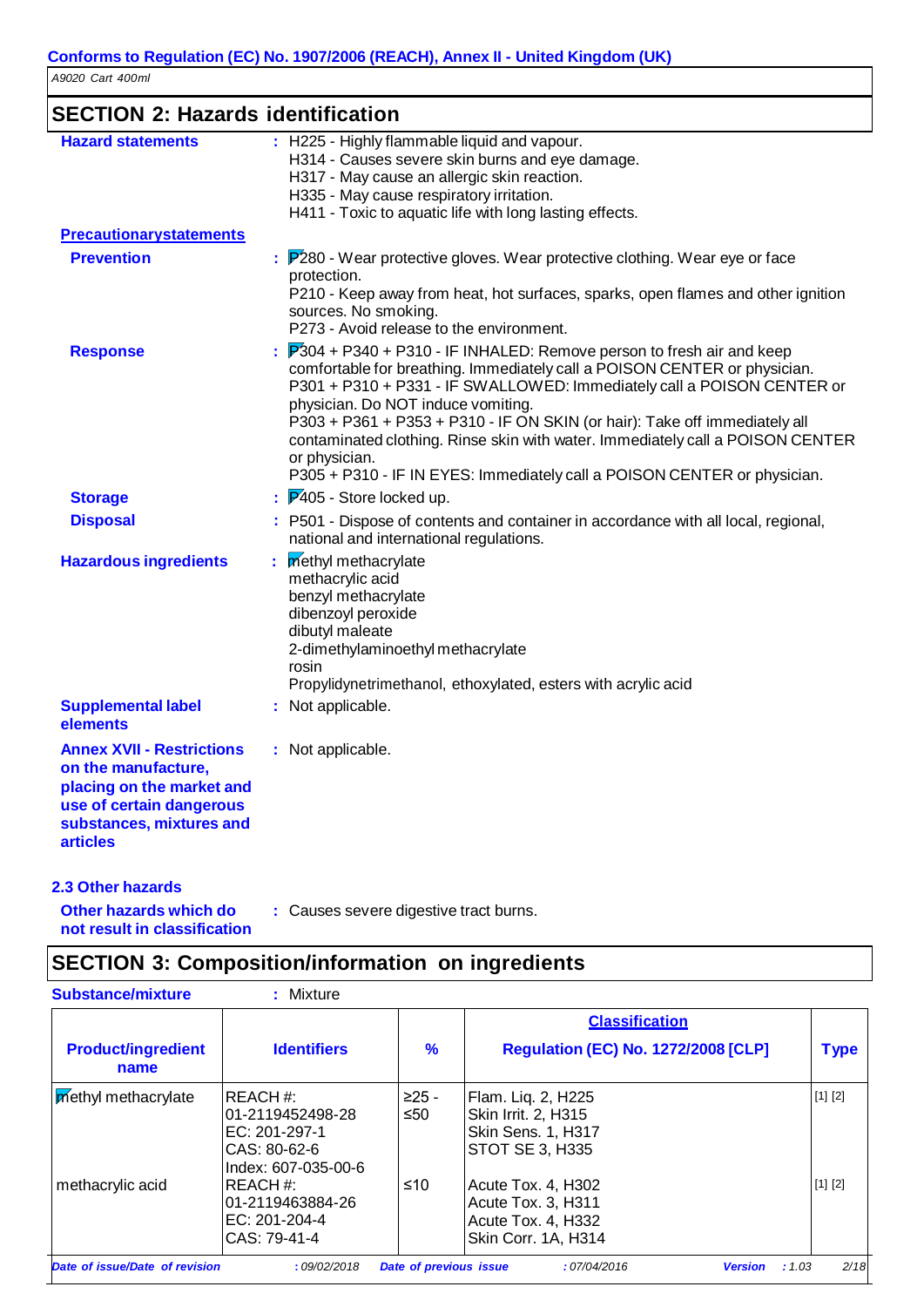### **SECTION 3: Composition/information on ingredients**

|                         | oconon o. compositionimormation on ingredients |          |                                           |         |
|-------------------------|------------------------------------------------|----------|-------------------------------------------|---------|
|                         | Index: 607-088-00-5                            |          | Eye Dam. 1, H318                          |         |
|                         |                                                |          | <b>STOT SE 3, H335</b>                    |         |
| oxydipropyl dibenzoate  | REACH#:                                        | $\leq 5$ | Aquatic Chronic 3, H412                   | $[1]$   |
|                         | 01-2119529241-49                               |          |                                           |         |
|                         | EC: 248-258-5                                  |          |                                           |         |
|                         | CAS: 27138-31-4                                |          |                                           |         |
| benzyl methacrylate     | EC: 219-674-4                                  | $\leq$ 3 | Skin Irrit. 2, H315                       | $[1]$   |
|                         | CAS: 2495-37-6                                 |          | Eye Irrit. 2, H319                        |         |
|                         |                                                |          | <b>Skin Sens. 1, H317</b>                 |         |
|                         |                                                |          | STOT SE 3, H335                           |         |
| dibenzoyl peroxide      | REACH#:                                        | $≤2.4$   | Org. Perox. B, H241                       | [1] [2] |
|                         | 01-2119511472-50                               |          | Eye Irrit. 2, H319                        |         |
|                         | EC: 202-327-6                                  |          | Skin Sens. 1, H317                        |         |
|                         | CAS: 94-36-0                                   |          | Aquatic Acute 1, H400 (M=10)              |         |
|                         | Index: 617-008-00-0                            |          | Aquatic Chronic 1, H410 (M=10)            |         |
| dibutyl maleate         | REACH#:                                        | $<$ 1    | Skin Sens. 1, H317                        | $[1]$   |
|                         | 01-2119523581-45                               |          | <b>STOT RE 2, H373</b>                    |         |
|                         | EC: 203-328-4                                  |          |                                           |         |
|                         | CAS: 105-76-0                                  |          |                                           | $[1]$   |
| 2-dimethylaminoethyl    | EC: 220-688-8<br>CAS: 2867-47-2                | $<$ 1    | Acute Tox. 4, H302                        |         |
| methacrylate            | Index: 607-132-00-3                            |          | Acute Tox. 4, H312<br>Skin Irrit. 2, H315 |         |
|                         |                                                |          | Eye Irrit. 2, H319                        |         |
|                         |                                                |          | <b>Skin Sens. 1, H317</b>                 |         |
| rosin                   | REACH#:                                        | $<$ 1    | Skin Sens. 1, H317                        | [1] [2] |
|                         | 01-2119480418-32                               |          |                                           |         |
|                         | EC: 232-475-7                                  |          |                                           |         |
|                         | CAS: 8050-09-7                                 |          |                                           |         |
|                         | Index: 650-015-00-7                            |          |                                           |         |
| Propylidynetrimethanol, | REACH#:                                        | $<$ 1    | Eye Irrit. 2, H319                        | $[1]$   |
| ethoxylated, esters     | 01-2119489900-30                               |          | Skin Sens. 1B, H317                       |         |
| with acrylic acid       | EC: 500-066-5                                  |          |                                           |         |
|                         | CAS: 28961-43-5                                |          |                                           |         |
| trizinc bis             | REACH#:                                        | $≤0.27$  | Aquatic Acute 1, H400 (M=1)               | $[1]$   |
| (orthophosphate)        | 01-2119485044-40                               |          | Aquatic Chronic 1, H410 (M=1)             |         |
|                         | EC: 231-944-3                                  |          |                                           |         |
|                         | CAS: 7779-90-0                                 |          |                                           |         |
|                         | Index: 030-011-00-6                            |          |                                           |         |
| titanium dioxide        | REACH#:                                        | ≤ $0.3$  | Carc. 2, H351 (inhalation)                | [1] [2] |
|                         | 01-2119489379-17                               |          |                                           |         |
|                         | EC: 236-675-5                                  |          |                                           |         |
|                         | CAS: 13463-67-7                                |          |                                           |         |
| 1-methoxy-2-propanol    | REACH#:                                        | $≤0.1$   | Flam. Liq. 3, H226                        | [1] [2] |
|                         | 01-2119457435-35                               |          | STOT SE 3, H336                           |         |
|                         | EC: 203-539-1                                  |          |                                           |         |
|                         | CAS: 107-98-2                                  |          |                                           |         |
|                         | Index: 603-064-00-3                            |          |                                           |         |
| sulphuric acid          | EC: 231-639-5                                  | $≤0.1$   | Skin Corr. 1A, H314                       | [1] [2] |
|                         | CAS: 7664-93-9                                 |          | Eye Dam. 1, H318                          |         |
|                         |                                                |          | See Section 16 for the full text of the H |         |
|                         |                                                |          | statements declared above.                |         |
|                         |                                                |          |                                           |         |

There are no additional ingredients present which, within the current knowledge of the supplier and in the concentrations applicable, are classified as hazardous to health or the environment, are PBTs or vPvBs or have been assigned a workplace exposure limit and hence require reporting in this section.

**Type** 

 $\mathbb{N}$ ] Substance classified with a health or environmental hazard

[2] Substance with a workplace exposure limit

[3] Substance meets the criteria for PBT according to Regulation (EC) No. 1907/2006, Annex XIII

[4] Substance meets the criteria for vPvB according to Regulation (EC) No. 1907/2006, Annex XIII

[5] Substance of equivalent concern

[6] Additional disclosure due to company policy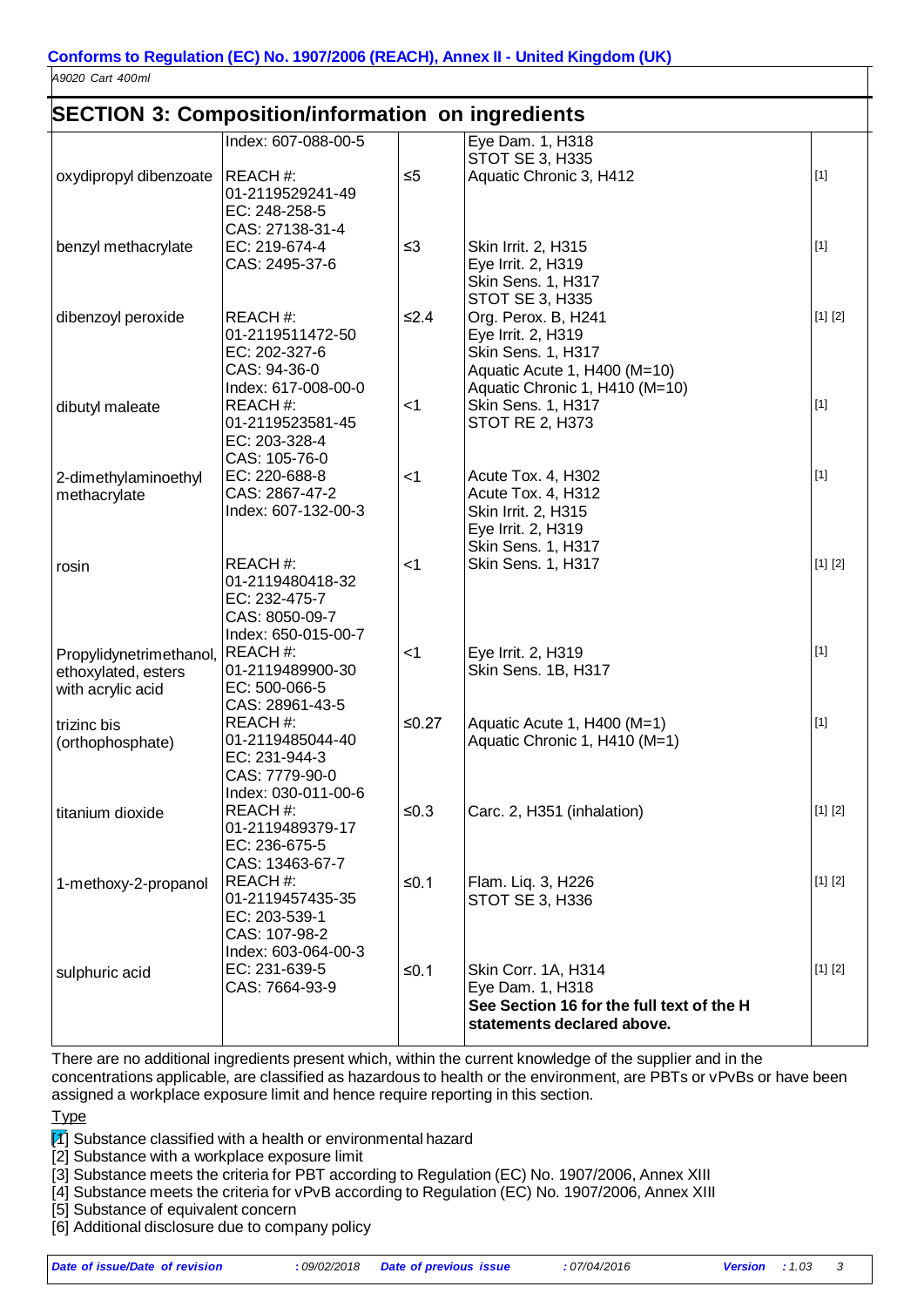### **SECTION 3: Composition/information on ingredients**

Occupational exposure limits, if available, are listed in Section 8.

### **SECTION 4: First aid measures**

| <b>Eye contact</b>                | : Get medical attention immediately. Call a poison center or physician. Immediately                                                                                                                                                                                                                                                                                                                                                                                                                                                                                                                                                                                                                                                                                                                                                                                                                            |
|-----------------------------------|----------------------------------------------------------------------------------------------------------------------------------------------------------------------------------------------------------------------------------------------------------------------------------------------------------------------------------------------------------------------------------------------------------------------------------------------------------------------------------------------------------------------------------------------------------------------------------------------------------------------------------------------------------------------------------------------------------------------------------------------------------------------------------------------------------------------------------------------------------------------------------------------------------------|
|                                   | flush eyes with plenty of water, occasionally lifting the upper and lower eyelids.<br>Check for and remove any contact lenses. Continue to rinse for at least 10 minutes.<br>Chemical burns must be treated promptly by a physician.                                                                                                                                                                                                                                                                                                                                                                                                                                                                                                                                                                                                                                                                           |
| <b>Inhalation</b>                 | Get medical attention immediately. Call a poison center or physician. Remove victim<br>to fresh air and keep at rest in a position comfortable for breathing. If it is suspected<br>that fumes are still present, the rescuer should wear an appropriate mask or self-<br>contained breathing apparatus. If not breathing, if breathing is irregular or if<br>respiratory arrest occurs, provide artificial respiration or oxygen by trained personnel.<br>It may be dangerous to the person providing aid to give mouth-to-mouth<br>resuscitation. If unconscious, place in recovery position and get medical attention<br>immediately. Maintain an open airway. Loosen tight clothing such as a collar, tie,<br>belt or waistband. In case of inhalation of decomposition products in a fire,<br>symptoms may be delayed. The exposed person may need to be kept under<br>medical surveillance for 48 hours. |
| <b>Skin contact</b>               | : Get medical attention immediately. Call a poison center or physician. Wash with<br>plenty of soap and water. Remove contaminated clothing and shoes. Wash<br>contaminated clothing thoroughly with water before removing it, or wear gloves.<br>Continue to rinse for at least 10 minutes. Chemical burns must be treated promptly<br>by a physician. In the event of any complaints or symptoms, avoid further exposure.<br>Wash clothing before reuse. Clean shoes thoroughly before reuse.                                                                                                                                                                                                                                                                                                                                                                                                                |
| <b>Ingestion</b>                  | : Get medical attention immediately. Call a poison center or physician. Wash out<br>mouth with water. Remove dentures if any. Remove victim to fresh air and keep at<br>rest in a position comfortable for breathing. If material has been swallowed and the<br>exposed person is conscious, give small quantities of water to drink. Stop if the<br>exposed person feels sick as vomiting may be dangerous. Do not induce vomiting<br>unless directed to do so by medical personnel. If vomiting occurs, the head should<br>be kept low so that vomit does not enter the lungs. Chemical burns must be treated<br>promptly by a physician. Never give anything by mouth to an unconscious person.<br>If unconscious, place in recovery position and get medical attention immediately.<br>Maintain an open airway. Loosen tight clothing such as a collar, tie, belt or<br>waistband.                         |
| <b>Protection of first-aiders</b> | : No action shall be taken involving any personal risk or without suitable training. If it<br>is suspected that fumes are still present, the rescuer should wear an appropriate<br>mask or self-contained breathing apparatus. It may be dangerous to the person<br>providing aid to give mouth-to-mouth resuscitation. Wash contaminated clothing<br>thoroughly with water before removing it, or wear gloves.                                                                                                                                                                                                                                                                                                                                                                                                                                                                                                |

#### **4.2 Most important symptoms and effects, both acute and delayed**

| <b>Potentialacutehealtheffects</b> |                                                                                           |
|------------------------------------|-------------------------------------------------------------------------------------------|
| Eye contact                        | : Causes serious eye damage.                                                              |
| <b>Inhalation</b>                  | : May cause respiratory irritation.                                                       |
| <b>Skin contact</b>                | : Causes severe burns. May cause an allergic skin reaction.                               |
| <b>Ingestion</b>                   | : Severely corrosive to the digestive tract. Causes severe burns.                         |
| Over-exposuresigns/symptoms        |                                                                                           |
| Eye contact                        | : Adverse symptoms may include the following:<br>pain<br>watering<br>redness              |
| <b>Inhalation</b>                  | : Adverse symptoms may include the following:<br>respiratory tract irritation<br>coughing |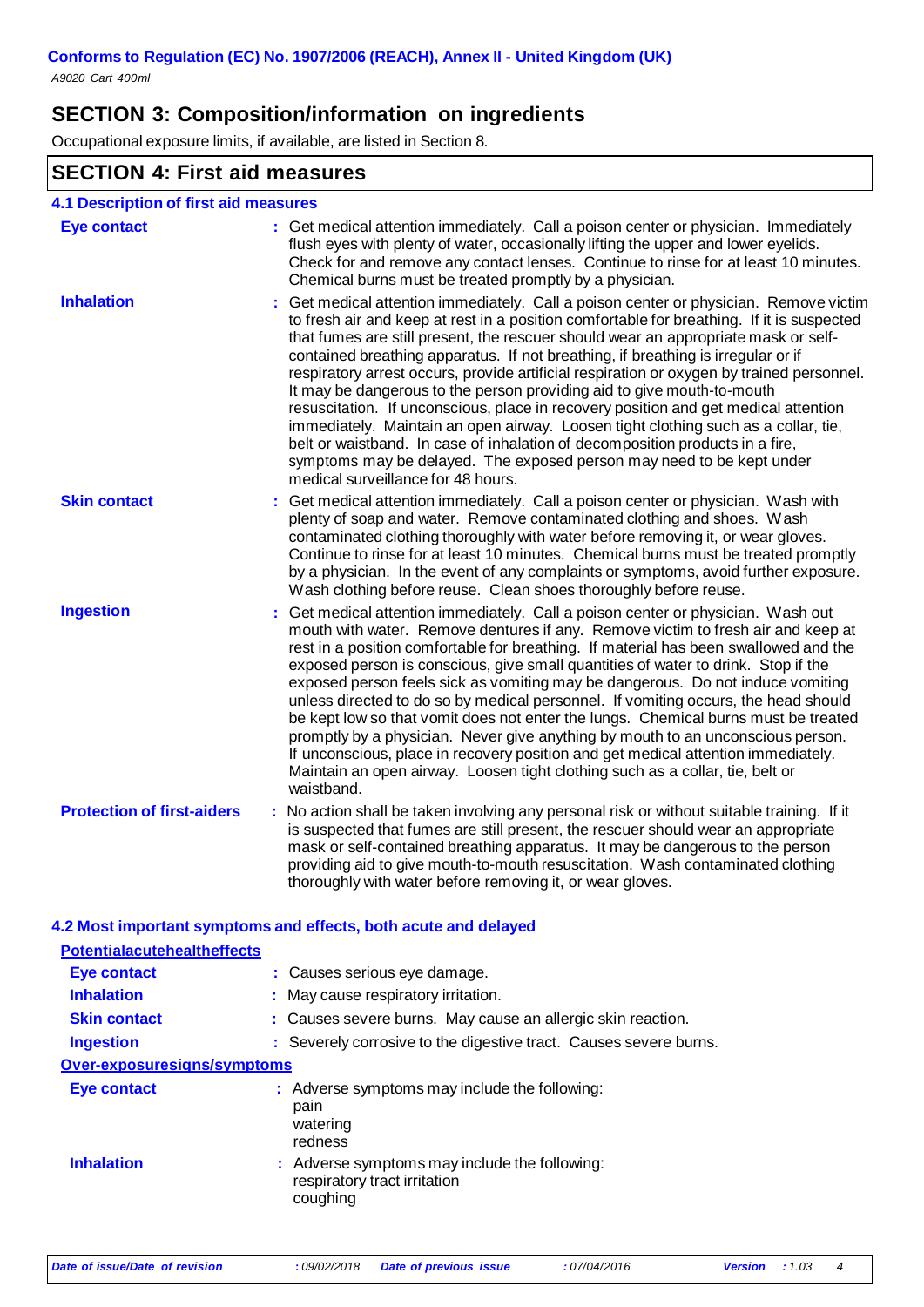### **SECTION 4: First aid measures**

| <b>Skin contact</b>        | : Adverse symptoms may include the following:<br>pain or irritation<br>redness<br>blistering may occur                                                                   |
|----------------------------|--------------------------------------------------------------------------------------------------------------------------------------------------------------------------|
| <b>Ingestion</b>           | : Adverse symptoms may include the following:<br>stomach pains                                                                                                           |
|                            | 4.3 Indication of any immediate medical attention and special treatment needed                                                                                           |
| <b>Notes to physician</b>  | : In case of inhalation of decomposition products in a fire, symptoms may be delayed.<br>The exposed person may need to be kept under medical surveillance for 48 hours. |
| <b>Specific treatments</b> | : No specific treatment.                                                                                                                                                 |

# **SECTION 5: Firefighting measures**

| 5.1 Extinguishing media<br><b>Suitable extinguishing</b><br>media | : Use dry chemical, $CO2$ , water spray (fog) or foam.                                                                                                                                                                                                                                                                                                                                                                                  |
|-------------------------------------------------------------------|-----------------------------------------------------------------------------------------------------------------------------------------------------------------------------------------------------------------------------------------------------------------------------------------------------------------------------------------------------------------------------------------------------------------------------------------|
| <b>Unsuitable extinguishing</b><br>media                          | : Do not use water jet.                                                                                                                                                                                                                                                                                                                                                                                                                 |
| 5.2 Special hazards arising from the substance or mixture         |                                                                                                                                                                                                                                                                                                                                                                                                                                         |
| <b>Hazards from the</b><br>substance or mixture                   | : Highly flammable liquid and vapour. Runoff to sewer may create fire or explosion<br>hazard. In a fire or if heated, a pressure increase will occur and the container may<br>burst, with the risk of a subsequent explosion. This material is toxic to aquatic life<br>with long lasting effects. Fire water contaminated with this material must be<br>contained and prevented from being discharged to any waterway, sewer or drain. |
| <b>Hazardous thermal</b><br>decomposition products                | : Decomposition products may include the following materials:<br>carbon dioxide carbon<br>monoxide nitrogen<br>oxides halogenated<br>compounds                                                                                                                                                                                                                                                                                          |
| 5.3 Advice for firefighters                                       |                                                                                                                                                                                                                                                                                                                                                                                                                                         |
| <b>Special protective actions</b><br>for fire-fighters            | : Promptly isolate the scene by removing all persons from the vicinity of the incident if<br>there is a fire. No action shall be taken involving any personal risk or without<br>suitable training. Move containers from fire area if this can be done without risk.<br>Use water spray to keep fire-exposed containers cool.                                                                                                           |
| <b>Special protective</b><br>equipment for fire-fighters          | : Fire-fighters should wear appropriate protective equipment and self-contained<br>breathing apparatus (SCBA) with a full face-piece operated in positive pressure<br>mode. Clothing for fire-fighters (including helmets, protective boots and gloves)<br>conforming to European standard EN 469 will provide a basic level of protection for<br>chemical incidents.                                                                   |

### **SECTION 6: Accidental release measures**

|                                | 6.1 Personal precautions, protective equipment and emergency procedures                                                                                                                                                                                                                                                                                                                                                                                                                       |
|--------------------------------|-----------------------------------------------------------------------------------------------------------------------------------------------------------------------------------------------------------------------------------------------------------------------------------------------------------------------------------------------------------------------------------------------------------------------------------------------------------------------------------------------|
| For non-emergency<br>personnel | : No action shall be taken involving any personal risk or without suitable training.<br>Evacuate surrounding areas. Keep unnecessary and unprotected personnel from<br>entering. Do not touch or walk through spilt material. Shut off all ignition sources.<br>No flares, smoking or flames in hazard area. Do not breathe vapour or mist.<br>Provide adequate ventilation. Wear appropriate respirator when ventilation is<br>inadequate. Put on appropriate personal protective equipment. |
|                                | For emergency responders : If specialised clothing is required to deal with the spillage, take note of any<br>information in Section 8 on suitable and unsuitable materials. See also the<br>information in "For non-emergency personnel".                                                                                                                                                                                                                                                    |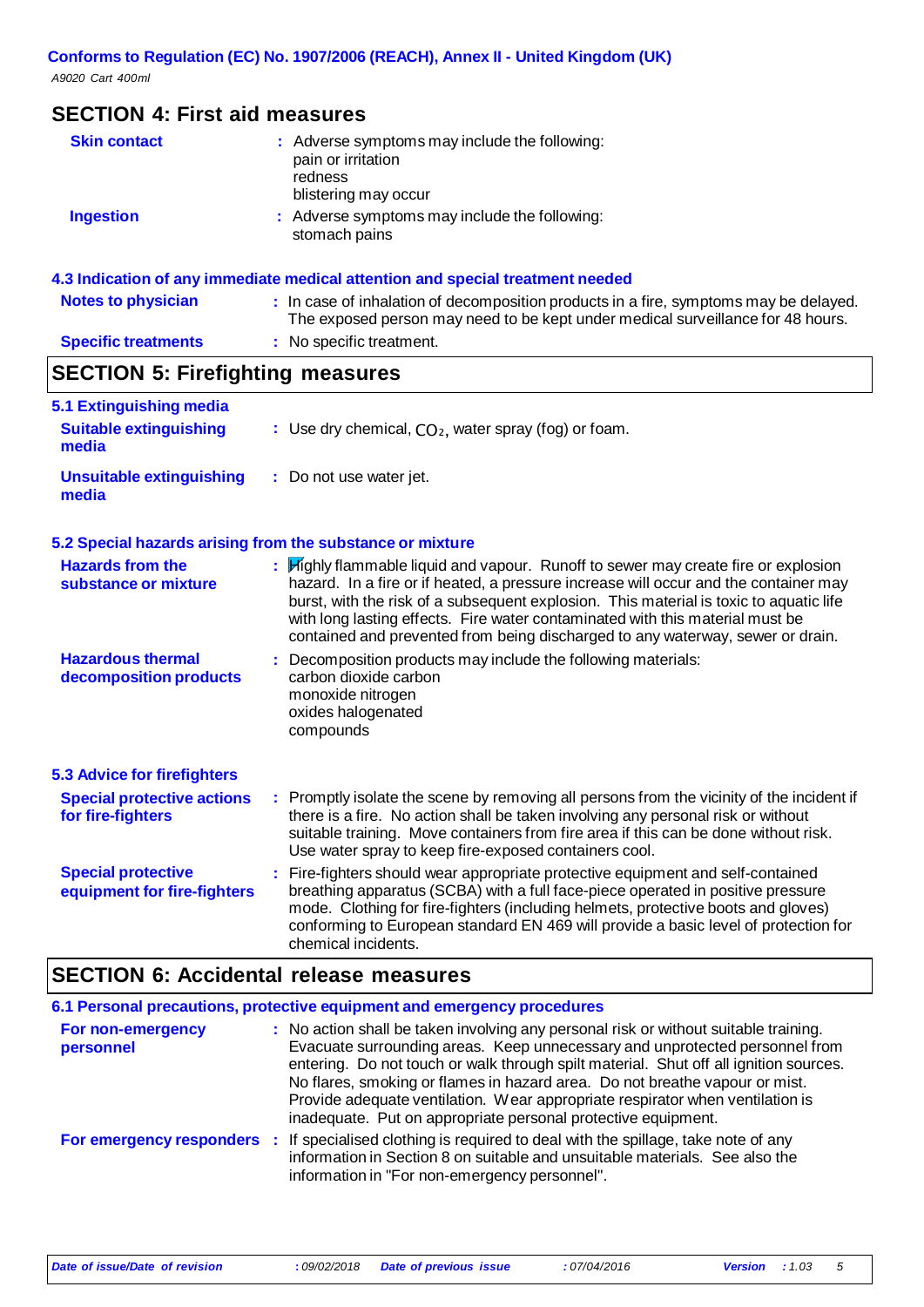### **SECTION 6: Accidental release measures**

| <b>6.2 Environmental</b> | : Avoid dispersal of spilt material and runoff and contact with soil, waterways, drains |
|--------------------------|-----------------------------------------------------------------------------------------|
| <b>precautions</b>       | and sewers. Inform the relevant authorities if the product has caused environmental     |
|                          | pollution (sewers, waterways, soil or air). Water polluting material. May be harmful    |
|                          | to the environment if released in large quantities. Collect spillage.                   |

#### **6.3 Methods and material for containment and cleaning up**

| <b>Small spill</b>            | : Stop leak if without risk. Move containers from spill area. Use spark-proof tools and<br>explosion-proof equipment. Dilute with water and mop up if water-soluble.<br>Alternatively, or if water-insoluble, absorb with an inert dry material and place in an<br>appropriate waste disposal container. Dispose of via a licensed waste disposal<br>contractor.                                                                                                                                                                                                                                                                                           |
|-------------------------------|------------------------------------------------------------------------------------------------------------------------------------------------------------------------------------------------------------------------------------------------------------------------------------------------------------------------------------------------------------------------------------------------------------------------------------------------------------------------------------------------------------------------------------------------------------------------------------------------------------------------------------------------------------|
| <b>Large spill</b>            | : Stop leak if without risk. Move containers from spill area. Use spark-proof tools and<br>explosion-proof equipment. Approach the release from upwind. Prevent entry into<br>sewers, water courses, basements or confined areas. Wash spillages into an<br>effluent treatment plant or proceed as follows. Contain and collect spillage with non-<br>combustible, absorbent material e.g. sand, earth, vermiculite or diatomaceous earth<br>and place in container for disposal according to local regulations. Dispose of via a<br>licensed waste disposal contractor. Contaminated absorbent material may pose the<br>same hazard as the spilt product. |
| <b>6.4 Reference to other</b> | : See Section 1 for emergency contact information.                                                                                                                                                                                                                                                                                                                                                                                                                                                                                                                                                                                                         |
| <b>sections</b>               | See Section 8 for information on appropriate personal protective equipment.<br>See Section 13 for additional waste treatment information.                                                                                                                                                                                                                                                                                                                                                                                                                                                                                                                  |

### **SECTION 7: Handling and storage**

The information in this section contains generic advice and guidance. The list of Identified Uses in Section 1 should be consulted for any available use-specific information provided in the Exposure Scenario(s).

#### **7.1 Precautions for safe handling**

| <b>Protective measures</b>                       | : Put on appropriate personal protective equipment (see Section 8). Persons with a<br>history of skin sensitization problems should not be employed in any process in<br>which this product is used. Do not get in eyes or on skin or clothing. Do not breathe<br>vapour or mist. Do not ingest. Avoid release to the environment. Use only with<br>adequate ventilation. Wear appropriate respirator when ventilation is inadequate.<br>Do not enter storage areas and confined spaces unless adequately ventilated. Keep<br>in the original container or an approved alternative made from a compatible material,<br>kept tightly closed when not in use. Store and use away from heat, sparks, open<br>flame or any other ignition source. Use explosion-proof electrical (ventilating, lighting<br>and material handling) equipment. Use only non-sparking tools. Take precautionary<br>measures against electrostatic discharges. Empty containers retain product residue<br>and can be hazardous. Do not reuse container. |
|--------------------------------------------------|---------------------------------------------------------------------------------------------------------------------------------------------------------------------------------------------------------------------------------------------------------------------------------------------------------------------------------------------------------------------------------------------------------------------------------------------------------------------------------------------------------------------------------------------------------------------------------------------------------------------------------------------------------------------------------------------------------------------------------------------------------------------------------------------------------------------------------------------------------------------------------------------------------------------------------------------------------------------------------------------------------------------------------|
| <b>Advice on general</b><br>occupational hygiene | : Eating, drinking and smoking should be prohibited in areas where this material is<br>handled, stored and processed. Workers should wash hands and face before<br>eating, drinking and smoking. Remove contaminated clothing and protective<br>equipment before entering eating areas. See also Section 8 for additional<br>information on hygiene measures.                                                                                                                                                                                                                                                                                                                                                                                                                                                                                                                                                                                                                                                                   |

#### **7.2 Conditions for safe storage, including any incompatibilities**

Store in accordance with local regulations. Store in a segregated and approved area. Store in original container protected from direct sunlight in a dry, cool and well-ventilated area, away from incompatible materials (see Section 10) and food and drink. Store locked up. Eliminate all ignition sources. Separate from oxidizing materials. Keep container tightly closed and sealed until ready for use. Containers that have been opened must be carefully resealed and kept upright to prevent leakage. Do not store in unlabelled containers. Use appropriate containment to avoid environmental contamination.

#### **SevesoDirective-Reportingthresholds(intonnes)**

**Dangercriteria**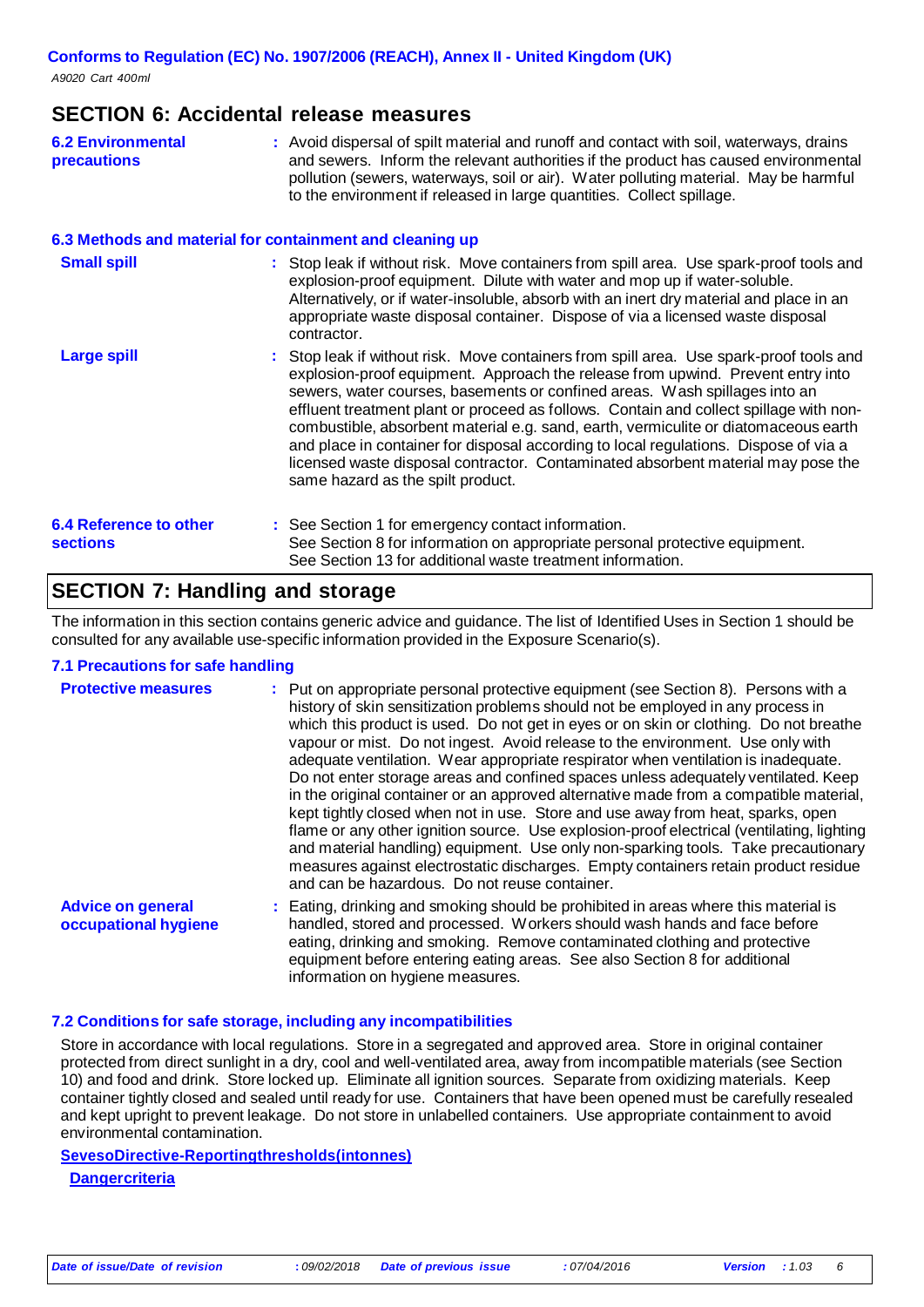### **SECTION 7: Handling and storage**

| <b>Category</b>                                             | Notification and MAPP Safety report threshold<br><b>Ithreshold</b> |       |
|-------------------------------------------------------------|--------------------------------------------------------------------|-------|
| P5c: Flammable liquids 2 and 3 not falling under P5a or P5b | 5000                                                               | 50000 |
| E2: Hazardous to the aquatic environment - Chronic 2        | 200                                                                | 500   |

#### **7.3 Specific end use(s)**

**Recommendations :** Not available. **Industrial sector specific solutions :** Not available.

### **SECTION 8: Exposure controls/personal protection**

The list of Identified Uses in Section 1 should be consulted for any available use-specific information provided in the Exposure Scenario(s).

#### **8.1 Control parameters**

#### **Occupationalexposurelimits**

| <b>Product/ingredient name</b>                           | <b>Exposure limit values</b>                                                                                                                                                                                                                                                                                                                                                                                                                                                                                                                                                                                                                                                                                                                                                                                                                                                                                                                                                                                          |  |  |  |
|----------------------------------------------------------|-----------------------------------------------------------------------------------------------------------------------------------------------------------------------------------------------------------------------------------------------------------------------------------------------------------------------------------------------------------------------------------------------------------------------------------------------------------------------------------------------------------------------------------------------------------------------------------------------------------------------------------------------------------------------------------------------------------------------------------------------------------------------------------------------------------------------------------------------------------------------------------------------------------------------------------------------------------------------------------------------------------------------|--|--|--|
| methyl methacrylate                                      | EH40/2005 WELs (United Kingdom (UK), 12/2011).                                                                                                                                                                                                                                                                                                                                                                                                                                                                                                                                                                                                                                                                                                                                                                                                                                                                                                                                                                        |  |  |  |
|                                                          | STEL: 416 mg/m <sup>3</sup> 15 minutes.                                                                                                                                                                                                                                                                                                                                                                                                                                                                                                                                                                                                                                                                                                                                                                                                                                                                                                                                                                               |  |  |  |
|                                                          | STEL: 100 ppm 15 minutes.                                                                                                                                                                                                                                                                                                                                                                                                                                                                                                                                                                                                                                                                                                                                                                                                                                                                                                                                                                                             |  |  |  |
|                                                          | TWA: 208 mg/m <sup>3</sup> 8 hours.                                                                                                                                                                                                                                                                                                                                                                                                                                                                                                                                                                                                                                                                                                                                                                                                                                                                                                                                                                                   |  |  |  |
|                                                          | TWA: 50 ppm 8 hours.                                                                                                                                                                                                                                                                                                                                                                                                                                                                                                                                                                                                                                                                                                                                                                                                                                                                                                                                                                                                  |  |  |  |
| methacrylic acid                                         | EH40/2005 WELs (United Kingdom (UK), 12/2011).                                                                                                                                                                                                                                                                                                                                                                                                                                                                                                                                                                                                                                                                                                                                                                                                                                                                                                                                                                        |  |  |  |
|                                                          | STEL: 143 mg/m <sup>3</sup> 15 minutes.                                                                                                                                                                                                                                                                                                                                                                                                                                                                                                                                                                                                                                                                                                                                                                                                                                                                                                                                                                               |  |  |  |
|                                                          | STEL: 40 ppm 15 minutes.<br>TWA: 72 mg/m <sup>3</sup> 8 hours.                                                                                                                                                                                                                                                                                                                                                                                                                                                                                                                                                                                                                                                                                                                                                                                                                                                                                                                                                        |  |  |  |
|                                                          | TWA: 20 ppm 8 hours.                                                                                                                                                                                                                                                                                                                                                                                                                                                                                                                                                                                                                                                                                                                                                                                                                                                                                                                                                                                                  |  |  |  |
| dibenzoyl peroxide                                       | EH40/2005 WELs (United Kingdom (UK), 12/2011).                                                                                                                                                                                                                                                                                                                                                                                                                                                                                                                                                                                                                                                                                                                                                                                                                                                                                                                                                                        |  |  |  |
|                                                          | TWA: $5 \text{ mg/m}^3$ 8 hours.                                                                                                                                                                                                                                                                                                                                                                                                                                                                                                                                                                                                                                                                                                                                                                                                                                                                                                                                                                                      |  |  |  |
| rosin                                                    | EH40/2005 WELs (United Kingdom (UK), 12/2011). Inhalation                                                                                                                                                                                                                                                                                                                                                                                                                                                                                                                                                                                                                                                                                                                                                                                                                                                                                                                                                             |  |  |  |
|                                                          | sensitiser.                                                                                                                                                                                                                                                                                                                                                                                                                                                                                                                                                                                                                                                                                                                                                                                                                                                                                                                                                                                                           |  |  |  |
|                                                          | STEL: 0.15 mg/m <sup>3</sup> 15 minutes. Form: Fume                                                                                                                                                                                                                                                                                                                                                                                                                                                                                                                                                                                                                                                                                                                                                                                                                                                                                                                                                                   |  |  |  |
|                                                          | TWA: 0.05 mg/m <sup>3</sup> 8 hours. Form: Fume                                                                                                                                                                                                                                                                                                                                                                                                                                                                                                                                                                                                                                                                                                                                                                                                                                                                                                                                                                       |  |  |  |
| titanium dioxide                                         | EH40/2005 WELs (United Kingdom (UK), 12/2011).                                                                                                                                                                                                                                                                                                                                                                                                                                                                                                                                                                                                                                                                                                                                                                                                                                                                                                                                                                        |  |  |  |
|                                                          | TWA: 10 mg/m <sup>3</sup> 8 hours. Form: inhalable dust                                                                                                                                                                                                                                                                                                                                                                                                                                                                                                                                                                                                                                                                                                                                                                                                                                                                                                                                                               |  |  |  |
|                                                          | TWA: 4 mg/m <sup>3</sup> 8 hours. Form: respirable dust                                                                                                                                                                                                                                                                                                                                                                                                                                                                                                                                                                                                                                                                                                                                                                                                                                                                                                                                                               |  |  |  |
| 1-methoxy-2-propanol                                     | EH40/2005 WELs (United Kingdom (UK), 12/2011). Absorbed                                                                                                                                                                                                                                                                                                                                                                                                                                                                                                                                                                                                                                                                                                                                                                                                                                                                                                                                                               |  |  |  |
|                                                          | through skin.                                                                                                                                                                                                                                                                                                                                                                                                                                                                                                                                                                                                                                                                                                                                                                                                                                                                                                                                                                                                         |  |  |  |
|                                                          | STEL: 560 mg/m <sup>3</sup> 15 minutes.                                                                                                                                                                                                                                                                                                                                                                                                                                                                                                                                                                                                                                                                                                                                                                                                                                                                                                                                                                               |  |  |  |
|                                                          | STEL: 150 ppm 15 minutes.                                                                                                                                                                                                                                                                                                                                                                                                                                                                                                                                                                                                                                                                                                                                                                                                                                                                                                                                                                                             |  |  |  |
|                                                          | TWA: 375 mg/m <sup>3</sup> 8 hours.                                                                                                                                                                                                                                                                                                                                                                                                                                                                                                                                                                                                                                                                                                                                                                                                                                                                                                                                                                                   |  |  |  |
|                                                          | TWA: 100 ppm 8 hours.                                                                                                                                                                                                                                                                                                                                                                                                                                                                                                                                                                                                                                                                                                                                                                                                                                                                                                                                                                                                 |  |  |  |
| sulphuric acid                                           | EH40/2005 WELs (United Kingdom (UK), 12/2011).                                                                                                                                                                                                                                                                                                                                                                                                                                                                                                                                                                                                                                                                                                                                                                                                                                                                                                                                                                        |  |  |  |
|                                                          | TWA: 0.05 mg/m <sup>3</sup> 8 hours. Form: Solution                                                                                                                                                                                                                                                                                                                                                                                                                                                                                                                                                                                                                                                                                                                                                                                                                                                                                                                                                                   |  |  |  |
| <b>Recommended monitoring</b><br>procedures<br>required. | : If this product contains ingredients with exposure limits, personal, workplace<br>atmosphere or biological monitoring may be required to determine the effectiveness<br>of the ventilation or other control measures and/or the necessity to use respiratory<br>protective equipment. Reference should be made to monitoring standards, such as<br>the following: European Standard EN 689 (Workplace atmospheres - Guidance for<br>the assessment of exposure by inhalation to chemical agents for comparison with<br>limit values and measurement strategy) European Standard EN 14042 (Workplace<br>atmospheres - Guide for the application and use of procedures for the assessment<br>of exposure to chemical and biological agents) European Standard EN 482<br>(Workplace atmospheres - General requirements for the performance of procedures<br>for the measurement of chemical agents) Reference to national guidance<br>documents for methods for the determination of hazardous substances will also be |  |  |  |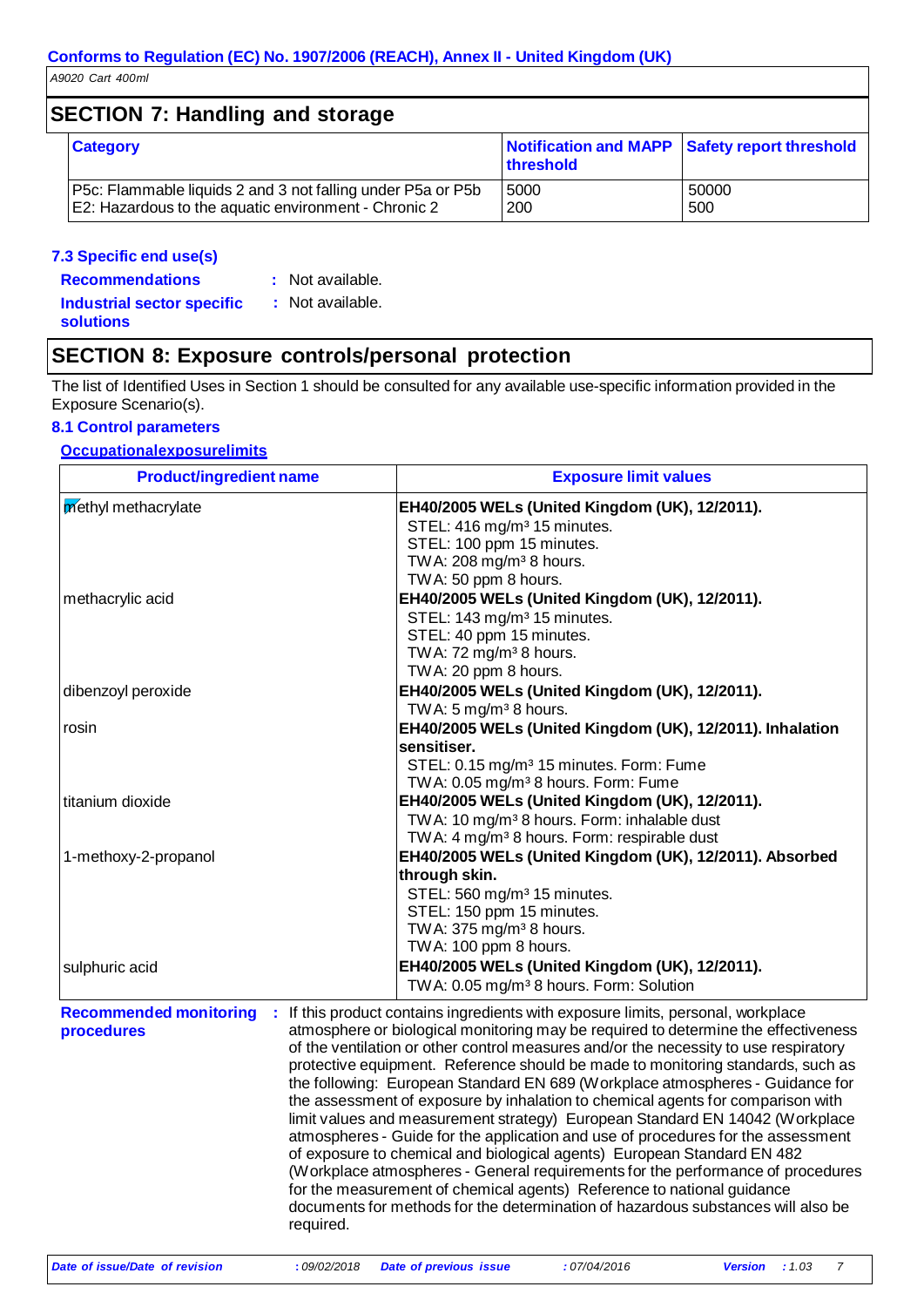### **SECTION 8: Exposure controls/personal protection**

### **DNELs/DMELs**

| <b>Product/ingredient name</b> | <b>Type</b> | <b>Exposure</b>          | <b>Value</b>                   | <b>Population</b> | <b>Effects</b> |
|--------------------------------|-------------|--------------------------|--------------------------------|-------------------|----------------|
| methacrylic acid               | <b>DNEL</b> | Long term<br>Inhalation  | $88 \text{ mg/m}^3$            | Workers           | Local          |
|                                | <b>DNEL</b> | Long term<br>Inhalation  | 29.6 mg/m <sup>3</sup> Workers |                   | Systemic       |
|                                | <b>DNEL</b> | Long term Dermal         | $4.25 \text{ mg}$<br>kg bw/day | Workers           | Systemic       |
|                                | <b>DNEL</b> | Long term<br>Inhalation  | 6.55 mg/m <sup>3</sup>         | Consumers         | Local          |
|                                | <b>DNEL</b> | Long term<br>Inhalation  | $6.3$ mg/m <sup>3</sup>        | Consumers         | Systemic       |
|                                | <b>DNEL</b> | Long term Dermal         | $2.55$ mg/<br>kg bw/day        | Consumers         | Systemic       |
| oxydipropyl dibenzoate         | <b>DNEL</b> | Short term Dermal        | $170$ mg/kg<br>bw/day          | Workers           | Systemic       |
|                                | <b>DNEL</b> | Long term Dermal         | $10$ mg/kg<br>bw/day           | Workers           | Systemic       |
|                                | <b>DNEL</b> | Long term<br>Inhalation  | $8.8$ mg/m <sup>3</sup>        | Workers           | Systemic       |
|                                | <b>DNEL</b> | Short term Dermal        | 80 mg/kg<br>bw/day             | Consumers         | Systemic       |
|                                | <b>DNEL</b> | Short term<br>Inhalation | $8.7 \text{ mg/m}^3$           | Consumers         | Systemic       |
|                                | <b>DNEL</b> | Short term Oral          | 80 mg/kg<br>bw/day             | Consumers         | Systemic       |
|                                | <b>DNEL</b> | Long term Dermal         | $0.22$ mg/<br>kg bw/day        | Consumers         | Systemic       |
|                                | <b>DNEL</b> | Long term Oral           | 5 mg/kg<br>bw/day              | Consumers         | Systemic       |
|                                | <b>DNEL</b> | Long term<br>Inhalation  | 8.69 mg/m <sup>3</sup>         | Consumers         | Systemic       |
| dibenzoyl peroxide             | <b>DNEL</b> | Long term<br>Inhalation  | 11.75 mg/<br>m <sup>3</sup>    | Workers           | Systemic       |
|                                | <b>DNEL</b> | Long term Dermal         | $6.6$ mg/kg<br>bw/day          | Workers           | Systemic       |
|                                | <b>DNEL</b> | Long term<br>Inhalation  | $2.9$ mg/m <sup>3</sup>        | Consumers         | Systemic       |
|                                | <b>DNEL</b> | Long term Dermal         | $3.3$ mg/kg<br>bw/day          | Consumers         | Systemic       |
|                                | <b>DNEL</b> | Long term Oral           | $1.65$ mg/<br>kg bw/day        | Consumers         | Systemic       |
| rosin                          | <b>DNEL</b> | Long term Dermal         | 25 mg/kg<br>bw/day             | Workers           |                |
|                                | <b>DNEL</b> | Long term<br>Inhalation  | 176.32 mg/<br>m <sup>3</sup>   | Workers           |                |
|                                | <b>DNEL</b> | Long term Dermal         | $15$ mg/kg<br>bw/day           | Consumers         |                |
|                                | <b>DNEL</b> | Long term<br>Inhalation  | 52.174 mg/<br>m <sup>3</sup>   | Consumers         |                |
|                                | <b>DNEL</b> | Long term Oral           | 15 mg/kg<br>bw/day             | Consumers         |                |
| titanium dioxide               | <b>DNEL</b> | Long term<br>Inhalation  | $10$ mg/m <sup>3</sup>         | Workers           | Local          |

#### **PNECs**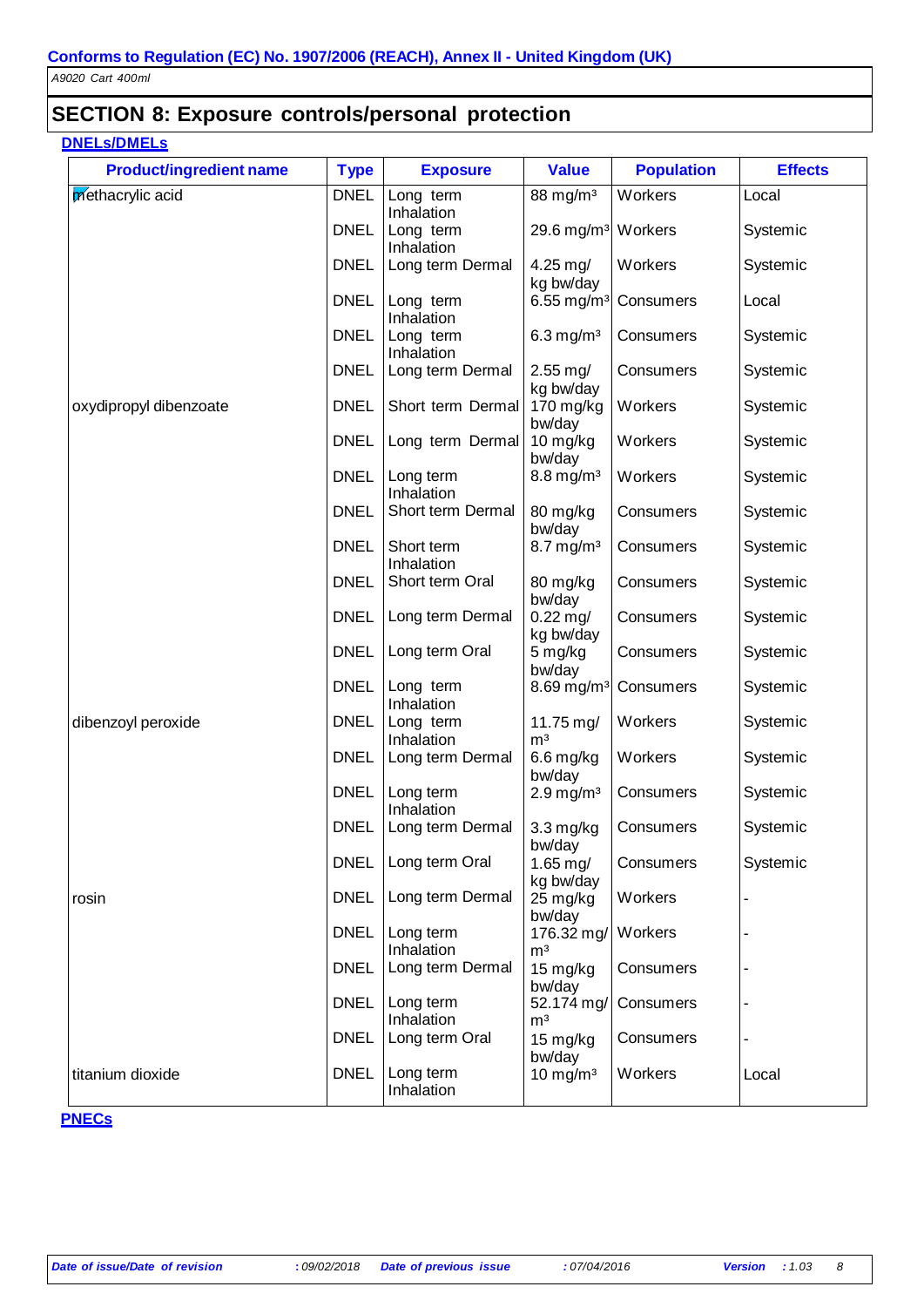| <b>Product/ingredient name</b> | <b>Compartment Detail</b> | <b>Value</b>     | <b>Method Detail</b> |
|--------------------------------|---------------------------|------------------|----------------------|
| methacrylic acid               | Fresh water               | $0.82$ mg/l      |                      |
|                                | Marine water              | $0.82$ mg/l      |                      |
| oxydipropyl dibenzoate         | Fresh water               | 0.0037 mg/l      |                      |
|                                | Marine water              | 0.00037 mg/l     |                      |
|                                | Fresh water sediment      | $1.49$ mg/kg     |                      |
|                                | Marine water sediment     | $0.149$ mg/kg    |                      |
|                                | Soil                      | 1 mg/kg          |                      |
|                                | Sewage Treatment          | $10$ mg/kg       |                      |
|                                | Plant                     |                  |                      |
| dibenzoyl peroxide             | Fresh water Marine        | 0.000602 mg/l    |                      |
|                                | water Sewage              | 0.0000602 mg/l   |                      |
|                                | Treatment                 | $0.35$ mg/l      |                      |
|                                | Plant                     |                  |                      |
|                                | Fresh water sediment      | 0.338 mg/kg      |                      |
|                                | Soil                      | 0.0758 mg/kg     |                      |
| rosin                          | <b>Fresh water Marine</b> | $0.005$ mg/l     |                      |
|                                | water Sewage              | $0.0005$ mg/l    |                      |
|                                | <b>Treatment Plant</b>    | 1000 mg/l        |                      |
|                                | Fresh water sediment      |                  |                      |
|                                | Marine water sediment     | 108 mg/kg dwt    |                      |
|                                | Soil                      | 10.8 mg/kg dwt   |                      |
|                                | Fresh water               | 21.4 mg/kg dwt   |                      |
| titanium dioxide               | Marine water              | $0.127$ mg/l     |                      |
|                                | Fresh water sediment      | $\geq 1$ mg/l    |                      |
|                                | Marine water sediment     | $\geq 1000$ mg/l |                      |
|                                | Soil                      | $\geq$ 100 mg/l  |                      |
|                                | <b>Sewage Treatment</b>   | 100 mg/l         |                      |
|                                | Plant                     | $\geq 100$ mg/l  |                      |

|  | <b>SECTION 8: Exposure controls/personal protection</b> |  |
|--|---------------------------------------------------------|--|
|--|---------------------------------------------------------|--|

| <b>8.2 Exposure controls</b>               |                                                                                                                                                                                                                                                                                                                                                                                                                                                                                                                                                                                                                           |
|--------------------------------------------|---------------------------------------------------------------------------------------------------------------------------------------------------------------------------------------------------------------------------------------------------------------------------------------------------------------------------------------------------------------------------------------------------------------------------------------------------------------------------------------------------------------------------------------------------------------------------------------------------------------------------|
| <b>Appropriate engineering</b><br>controls | : Use only with adequate ventilation. Use process enclosures, local exhaust<br>ventilation or other engineering controls to keep worker exposure to airborne<br>contaminants below any recommended or statutory limits. The engineering<br>controls also need to keep gas, vapour or dust concentrations below any lower<br>explosive limits. Use explosion-proof ventilation equipment.                                                                                                                                                                                                                                  |
| <b>Individualprotectionmeasures</b>        |                                                                                                                                                                                                                                                                                                                                                                                                                                                                                                                                                                                                                           |
| <b>Hygiene measures</b>                    | : Wash hands, forearms and face thoroughly after handling chemical products, before<br>eating, smoking and using the lavatory and at the end of the working period.<br>Appropriate techniques should be used to remove potentially contaminated clothing.<br>Contaminated work clothing should not be allowed out of the workplace. Wash<br>contaminated clothing before reusing. Ensure that eyewash stations and safety<br>showers are close to the workstation location.                                                                                                                                               |
| <b>Eye/face protection</b>                 | : Safety eyewear complying with an approved standard should be used when a risk<br>assessment indicates this is necessary to avoid exposure to liquid splashes, mists,<br>gases or dusts. If contact is possible, the following protection should be worn,<br>unless the assessment indicates a higher degree of protection: chemical splash<br>goggles and/or face shield. If inhalation hazards exist, a full-face respirator may be<br>required instead.                                                                                                                                                               |
| <b>Skinprotection</b>                      |                                                                                                                                                                                                                                                                                                                                                                                                                                                                                                                                                                                                                           |
| <b>Hand protection</b>                     | : Chemical-resistant, impervious gloves complying with an approved standard should<br>be worn at all times when handling chemical products if a risk assessment indicates<br>this is necessary. Considering the parameters specified by the glove manufacturer,<br>check during use that the gloves are still retaining their protective properties. It<br>should be noted that the time to breakthrough for any glove material may be<br>different for different glove manufacturers. In the case of mixtures, consisting of<br>several substances, the protection time of the gloves cannot be accurately<br>estimated. |
|                                            |                                                                                                                                                                                                                                                                                                                                                                                                                                                                                                                                                                                                                           |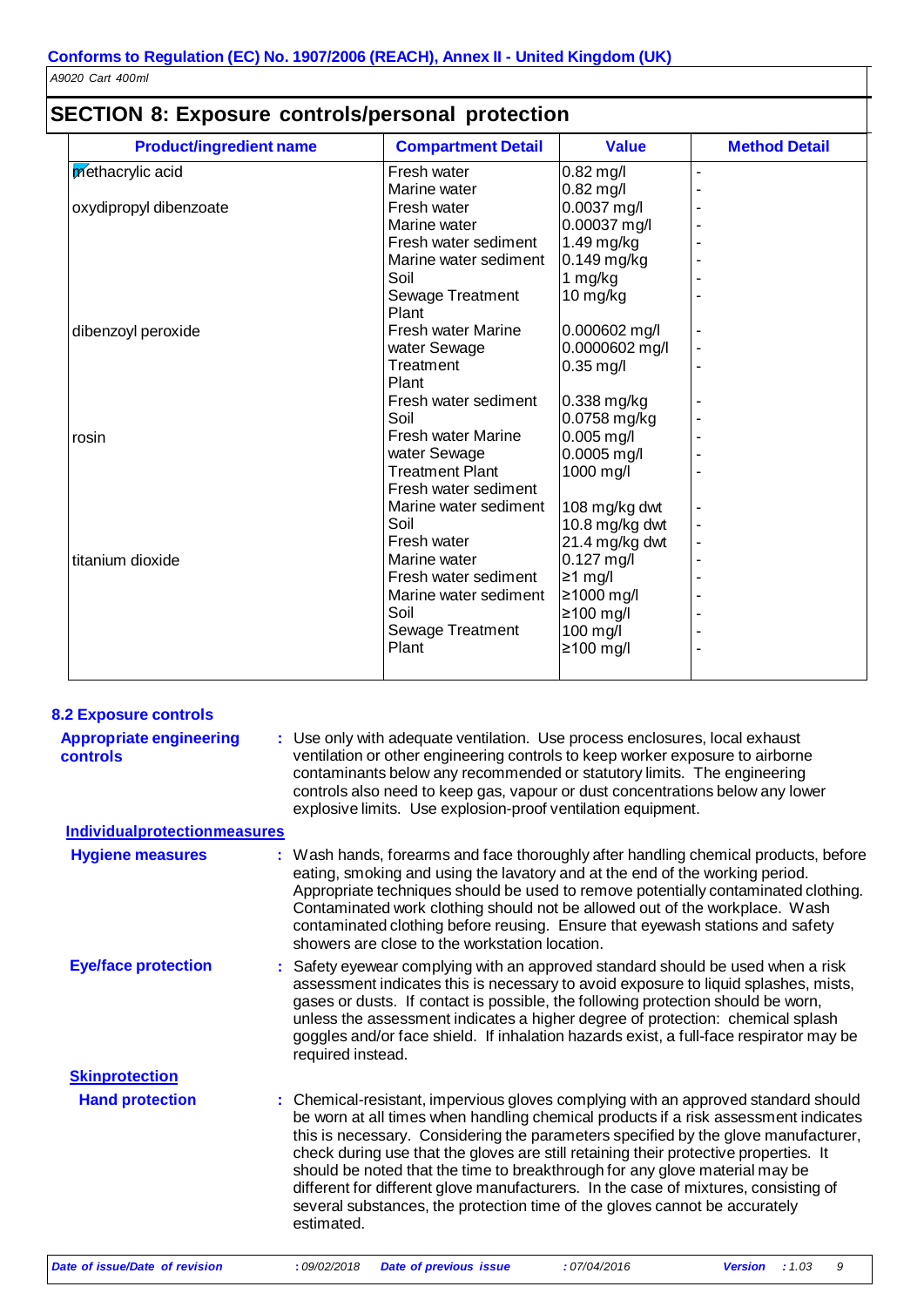### **SECTION 8: Exposure controls/personal protection**

| <b>Body protection</b>                    | : Personal protective equipment for the body should be selected based on the task<br>being performed and the risks involved and should be approved by a specialist<br>before handling this product. When there is a risk of ignition from static electricity,<br>wear anti-static protective clothing. For the greatest protection from static<br>discharges, clothing should include anti-static overalls, boots and gloves. Refer to<br>European Standard EN 1149 for further information on material and design<br>requirements and test methods. |
|-------------------------------------------|------------------------------------------------------------------------------------------------------------------------------------------------------------------------------------------------------------------------------------------------------------------------------------------------------------------------------------------------------------------------------------------------------------------------------------------------------------------------------------------------------------------------------------------------------|
| <b>Other skin protection</b>              | : Appropriate footwear and any additional skin protection measures should be<br>selected based on the task being performed and the risks involved and should be<br>approved by a specialist before handling this product.                                                                                                                                                                                                                                                                                                                            |
| <b>Respiratory protection</b>             | : Based on the hazard and potential for exposure, select a respirator that meets the<br>appropriate standard or certification. Respirators must be used according to a<br>respiratory protection program to ensure proper fitting, training, and other important<br>aspects of use.                                                                                                                                                                                                                                                                  |
| <b>Environmental exposure</b><br>controls | : Emissions from ventilation or work process equipment should be checked to<br>ensure they comply with the requirements of environmental protection legislation.<br>In some cases, fume scrubbers, filters or engineering modifications to the process<br>equipment will be necessary to reduce emissions to acceptable levels.                                                                                                                                                                                                                      |

### **SECTION 9: Physical and chemical properties**

#### **9.1 Information on basic physical and chemical properties Appearance Physical state Colour Odour Odour threshold pH Melting point/freezing point Initial boiling point and boiling range Flash point Evaporation rate :** Liquid. **:** Off-white. **:** Strong Acrylic **:** Not available. **:** Not available. **:** Not available. **:** Not available. **:** Closed cup: 12°C **:** Not available. **Flammability (solid, gas) :** Not available. **Burning time Burning rate Upper/lower flammability or explosive limits Vapour pressure Vapour density Relative density Solubility(ies) :** Not applicable. **:** Not applicable. **:** Not available. **:** Not available. **:** Not available. **:** 0.96 to 1.02 **:** Not available. **Solubility in water buying the control of the Solubility in water c :** Not available. **Partition coefficient: n-octanol/ :** Not available. **water Auto-ignition temperature :** Not available. **Decomposition temperature :** Not available. **Viscosity Explosive properties :** Kinematic (40°C): >0.4 cm<sup>2</sup>/s **:** Not available. **Oxidising properties :** Not available. **9.2 Other information Heat of combustion :** Not available.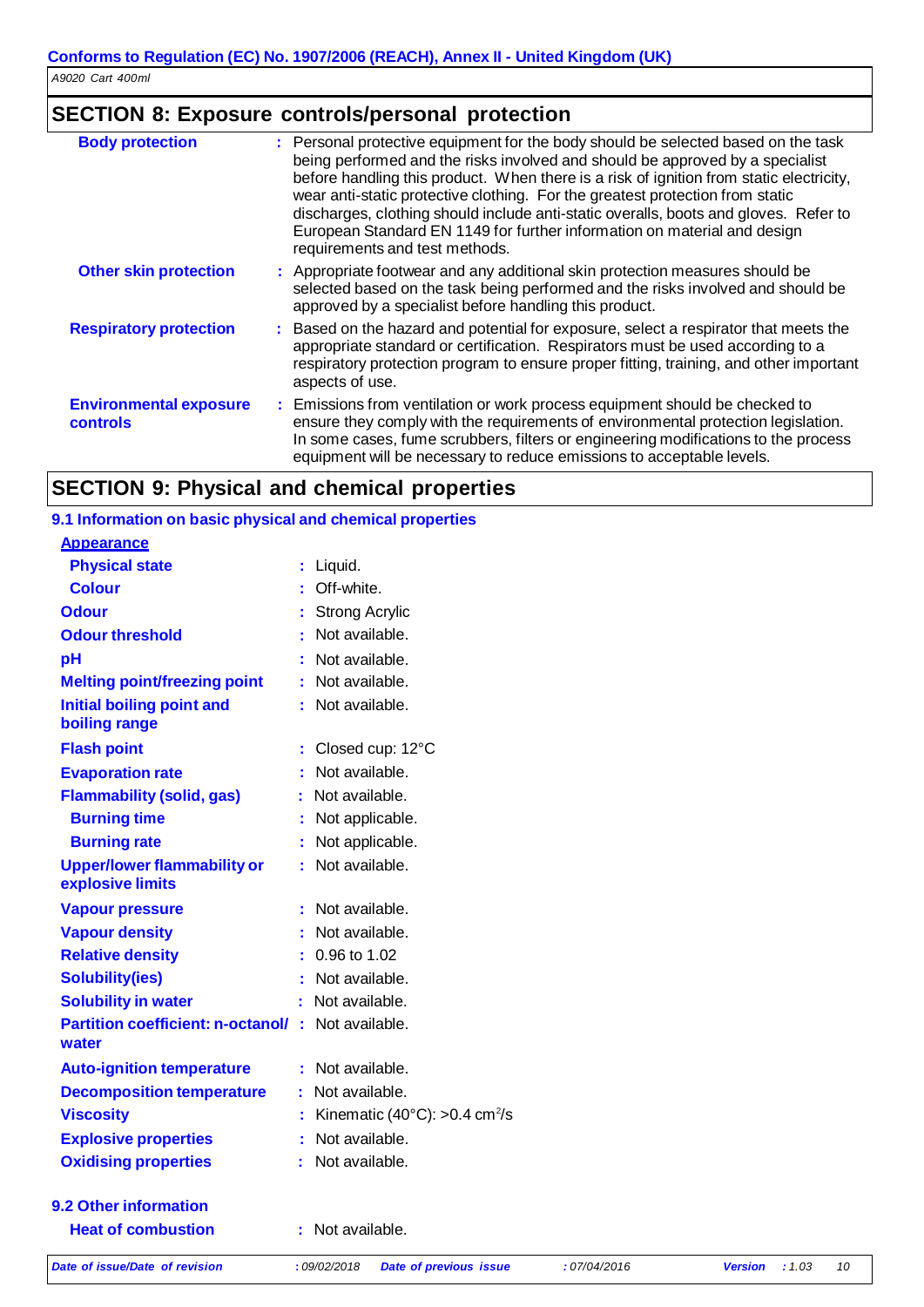### **SECTION 9: Physical and chemical properties**

| <b>Enclosed space ignition -</b> | : Not applicable. |
|----------------------------------|-------------------|
| <b>Time equivalent</b>           |                   |

No additional information.

| <b>SECTION 10: Stability and reactivity</b>       |   |                                                                                                                                                                              |
|---------------------------------------------------|---|------------------------------------------------------------------------------------------------------------------------------------------------------------------------------|
| <b>10.1 Reactivity</b>                            |   | : No specific test data related to reactivity available for this product or its ingredients.                                                                                 |
| <b>10.2 Chemical stability</b>                    |   | : The product is stable.                                                                                                                                                     |
| <b>10.3 Possibility of</b><br>hazardous reactions |   | : Under normal conditions of storage and use, hazardous reactions will not occur.                                                                                            |
| <b>10.4 Conditions to avoid</b>                   |   | : Avoid all possible sources of ignition (spark or flame). Do not pressurise, cut, weld,<br>braze, solder, drill, grind or expose containers to heat or sources of ignition. |
| 10.5 Incompatible materials                       | ÷ | Reactive or incompatible with the following materials:<br>oxidizing materials                                                                                                |
| <b>10.6 Hazardous</b><br>decomposition products   |   | : Under normal conditions of storage and use, hazardous decomposition products<br>should not be produced.                                                                    |

### **SECTION 11: Toxicological information**

#### **11.1 Information on toxicological effects**

#### **Acutetoxicity**

| 78000 mg/m <sup>3</sup><br>Rabbit<br>$>5$ g/kg<br>7872 mg/kg<br>Rabbit<br>500 mg/kg<br>1060 mg/kg<br>$>200$ mg/l<br>Rabbit<br>>2000 mg/kg<br>3295 mg/kg<br>$>24300$ mg/m <sup>3</sup><br>6400 mg/kg<br>$>5$ mg/l | 4 hours<br>4 hours<br>4 hours<br>4 hours       |
|------------------------------------------------------------------------------------------------------------------------------------------------------------------------------------------------------------------|------------------------------------------------|
|                                                                                                                                                                                                                  |                                                |
|                                                                                                                                                                                                                  |                                                |
|                                                                                                                                                                                                                  |                                                |
|                                                                                                                                                                                                                  |                                                |
|                                                                                                                                                                                                                  |                                                |
|                                                                                                                                                                                                                  |                                                |
|                                                                                                                                                                                                                  |                                                |
|                                                                                                                                                                                                                  |                                                |
|                                                                                                                                                                                                                  |                                                |
|                                                                                                                                                                                                                  |                                                |
|                                                                                                                                                                                                                  |                                                |
| Rabbit<br>10 g/kg                                                                                                                                                                                                |                                                |
| 3700 mg/kg                                                                                                                                                                                                       |                                                |
| 620 mg/m $3$                                                                                                                                                                                                     | 4 hours                                        |
| 1751 mg/kg                                                                                                                                                                                                       |                                                |
| 7600 mg/kg                                                                                                                                                                                                       |                                                |
| Rabbit<br>$>13$ g/kg                                                                                                                                                                                             |                                                |
| $>6.8$ mg/l                                                                                                                                                                                                      | 4 hours                                        |
|                                                                                                                                                                                                                  |                                                |
|                                                                                                                                                                                                                  |                                                |
|                                                                                                                                                                                                                  |                                                |
|                                                                                                                                                                                                                  |                                                |
| 2140 mg/kg                                                                                                                                                                                                       |                                                |
|                                                                                                                                                                                                                  | >5000 mg/kg<br>Rabbit<br>13 g/kg<br>6600 mg/kg |

*Date of issue/Date of revision* **:** *09/02/2018 Date of previous issue : 07/04/2016 Version : 1.03 11*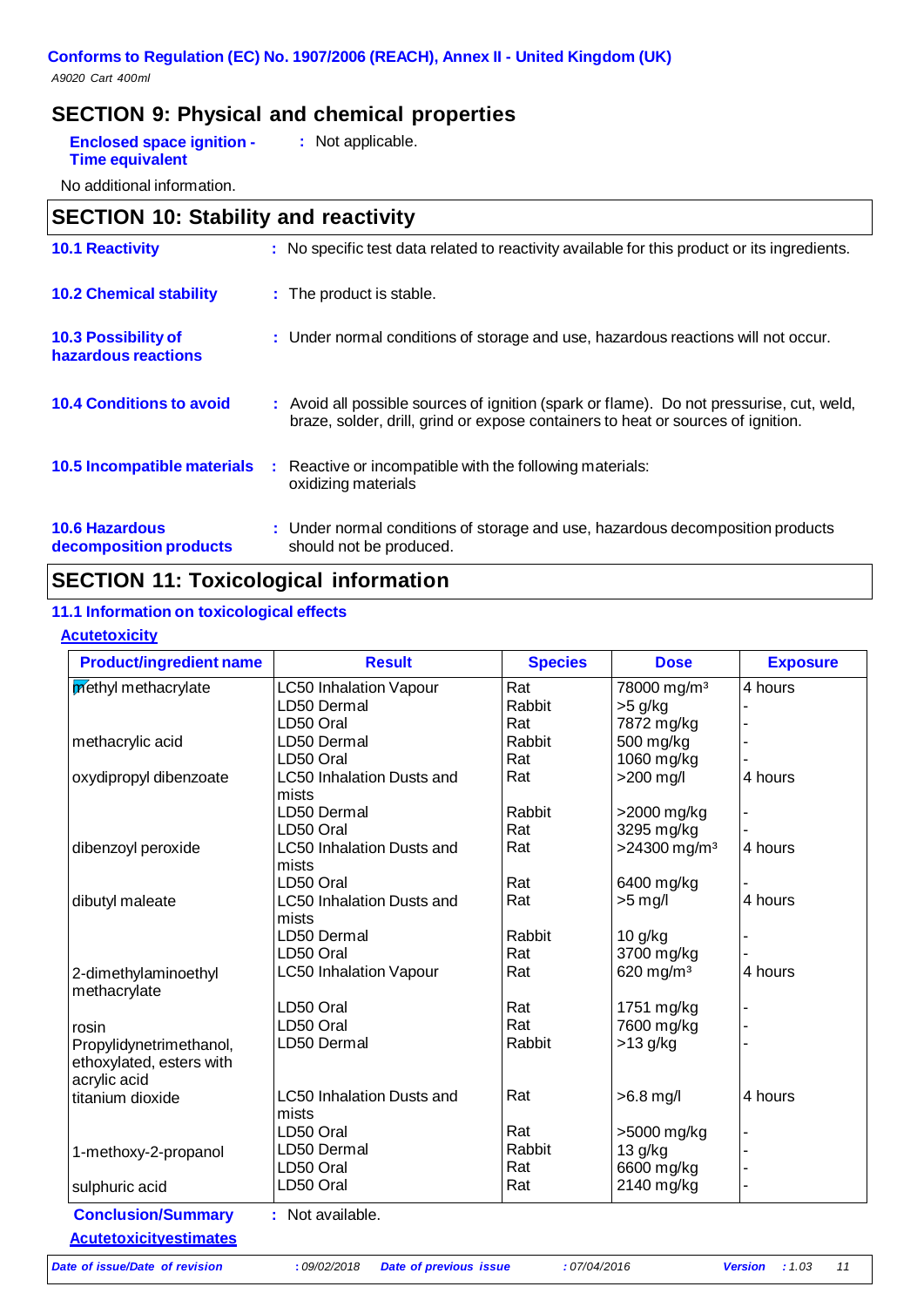#### **SECTION 11: Toxicological information Route ATE** value  $\overline{\mathsf{O}}$ ral Dermal Inhalation (vapours) 11381.6 mg/kg 4611.2 mg/kg 101.4 mg/l

#### **Irritation/Corrosion**

| <b>Result</b>            | <b>Species</b> | <b>Score</b>             | <b>Exposure</b>   | <b>Observation</b>                      |
|--------------------------|----------------|--------------------------|-------------------|-----------------------------------------|
| Skin - Mild irritant     | Rabbit         |                          | 500               |                                         |
| Eyes - Moderate irritant | Rabbit         | ٠                        | 100<br>milligrams |                                         |
| Skin - Moderate irritant | Rabbit         | $\overline{\phantom{a}}$ | 500<br>milligrams |                                         |
| Skin - Mild irritant     | Rabbit         |                          | 500<br>milligrams |                                         |
| Eyes - Severe irritant   | Rabbit         |                          | 250               |                                         |
| Eyes - Severe irritant   | Rabbit         |                          | 5 milligrams      | ٠                                       |
|                          |                |                          |                   | milligrams<br>Micrograms<br>0.5 minutes |

| <b>Conclusion/Summary</b>   | : Not available. |
|-----------------------------|------------------|
| <b>Sensitisation</b>        |                  |
| <b>Conclusion/Summary</b>   | : Not available. |
| <b>Mutagenicity</b>         |                  |
| <b>Conclusion/Summary</b>   | Not available.   |
| <b>Carcinogenicity</b>      |                  |
| <b>Conclusion/Summary</b>   | : Not available. |
| <b>Reproductivetoxicity</b> |                  |
| <b>Conclusion/Summary</b>   | : Not available. |
| <u>Teratogenicity</u>       |                  |
| <b>Conclusion/Summary</b>   | : Not available. |
|                             |                  |

#### **Specifictargetorgantoxicity(singleexposure)**

| <b>Product/ingredient name</b> | <b>Category</b> | <b>Route of</b><br>exposure | <b>Target organs</b>                   |
|--------------------------------|-----------------|-----------------------------|----------------------------------------|
| methyl methacrylate            | Category 3      | Not applicable.             | Respiratory tract<br>irritation        |
| methacrylic acid               | Category 3      | Not applicable.             | <b>Respiratory tract</b><br>irritation |
| benzyl methacrylate            | Category 3      | Not applicable.             | Respiratory tract<br>irritation        |

#### **Specifictargetorgantoxicity(repeatedexposure)**

| <b>Product/ingredient name</b> | <b>Category</b> | <b>Route of</b><br>exposure | <b>Target organs</b> |
|--------------------------------|-----------------|-----------------------------|----------------------|
| dibutyl maleate                | Category 2      | I Not determined            | Not determined       |

#### **Aspirationhazard**

Not available.

#### **Information on likely routes :** Not available. **of exposure Potentialacute**

**healtheffects Eye contact :**

Causes serious eye damage.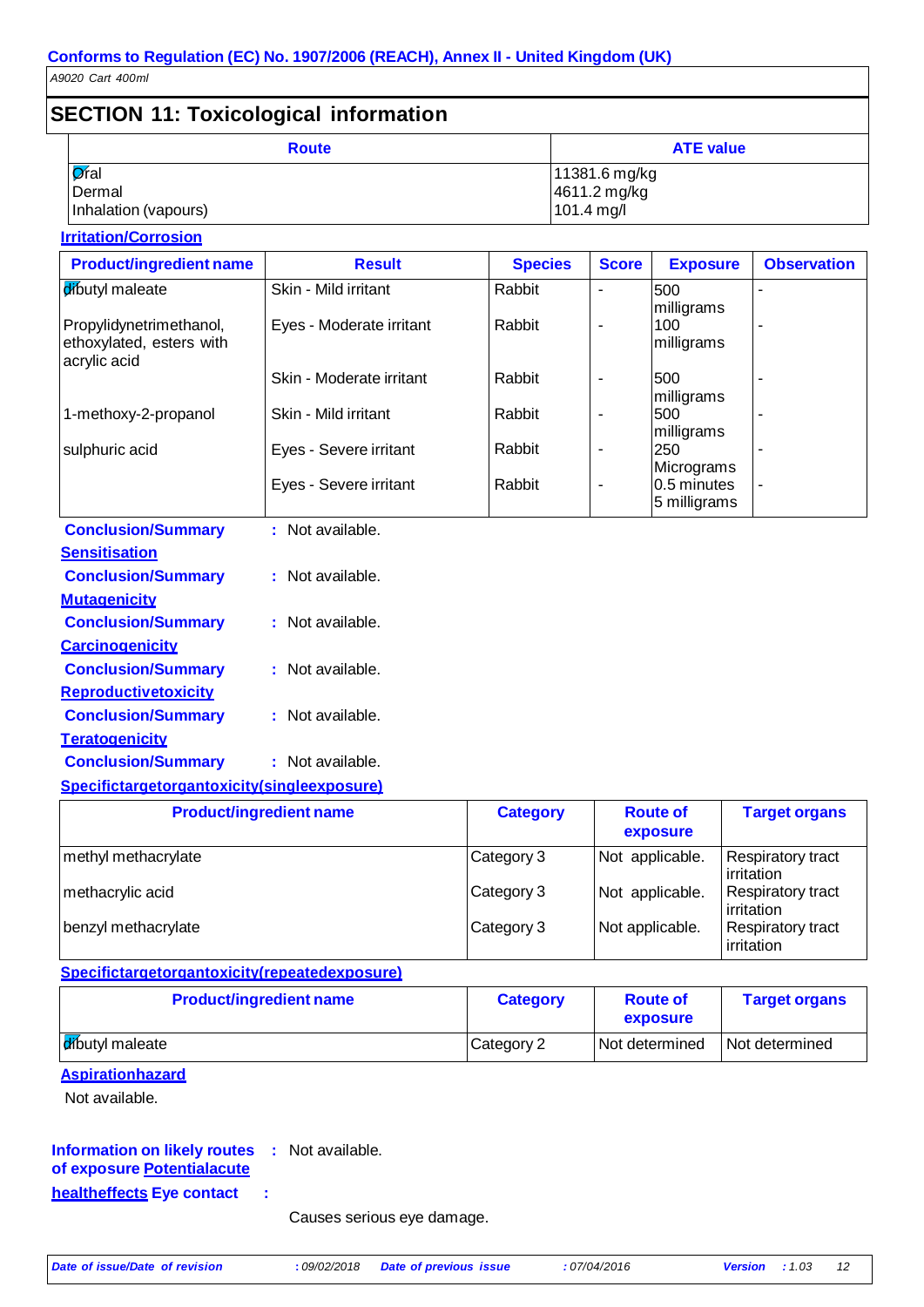### **SECTION 11: Toxicological information**

| <b>Inhalation</b>   | : May cause respiratory irritation.                                  |
|---------------------|----------------------------------------------------------------------|
| <b>Skin contact</b> | : Causes severe burns. May cause an allergic skin reaction.          |
| <b>Ingestion</b>    | : Severely corrosive to the digestive tract. Causes severe burns.    |
|                     | Symptomsrelatedtothephysical.chemicalandtoxicologicalcharacteristics |
| <b>Eye contact</b>  | : Adverse symptoms may include the following:                        |

|                     | pain<br>watering<br>redness                                                                            |
|---------------------|--------------------------------------------------------------------------------------------------------|
| <b>Inhalation</b>   | : Adverse symptoms may include the following:<br>respiratory tract irritation<br>coughing              |
| <b>Skin contact</b> | : Adverse symptoms may include the following:<br>pain or irritation<br>redness<br>blistering may occur |
| <b>Ingestion</b>    | : Adverse symptoms may include the following:<br>stomach pains                                         |

#### **Delayedandimmediateeffectsaswellaschroniceffectsfromshortandlong-termexposure**

| <b>Shorttermexposure</b>              |                  |
|---------------------------------------|------------------|
| <b>Potential immediate</b><br>effects | : Not available. |
| <b>Potential delayed effects</b>      | : Not available. |
| <b>Longtermexposure</b>               |                  |
| <b>Potential immediate</b><br>effects | : Not available. |
| <b>Potential delayed effects</b>      | : Not available. |

#### **Potentialchronichealtheffects**

| <b>Product/ingredient name</b> | <b>Result</b>                                                                                            | <b>Species</b> | <b>Dose</b> | <b>Exposure</b> |
|--------------------------------|----------------------------------------------------------------------------------------------------------|----------------|-------------|-----------------|
| <b>Methacrylic acid</b>        | <b>Chronic NOAEL Inhalation</b><br>Gas.                                                                  | Rat            | 300 ppm     | 90 days         |
|                                | Chronic NOAEL Inhalation<br>Gas.                                                                         | Rat            | $100$ ppm   | 90 days         |
| oxydipropyl dibenzoate         | <b>Chronic NOAEL Oral</b>                                                                                | Rat            | 1000 mg/kg  | 90 days         |
| <b>Conclusion/Summary</b>      | : Not available.                                                                                         |                |             |                 |
| <b>General</b>                 | : Once sensitized, a severe allergic reaction may occur when subsequently exposed<br>to very low levels. |                |             |                 |
| <b>Carcinogenicity</b>         | : No known significant effects or critical hazards.                                                      |                |             |                 |
| <b>Mutagenicity</b>            | : No known significant effects or critical hazards.                                                      |                |             |                 |
| <b>Teratogenicity</b>          | : No known significant effects or critical hazards.                                                      |                |             |                 |
| <b>Developmental effects</b>   | : No known significant effects or critical hazards.                                                      |                |             |                 |
| <b>Fertility effects</b>       | : No known significant effects or critical hazards.                                                      |                |             |                 |

**Other information :** Not available.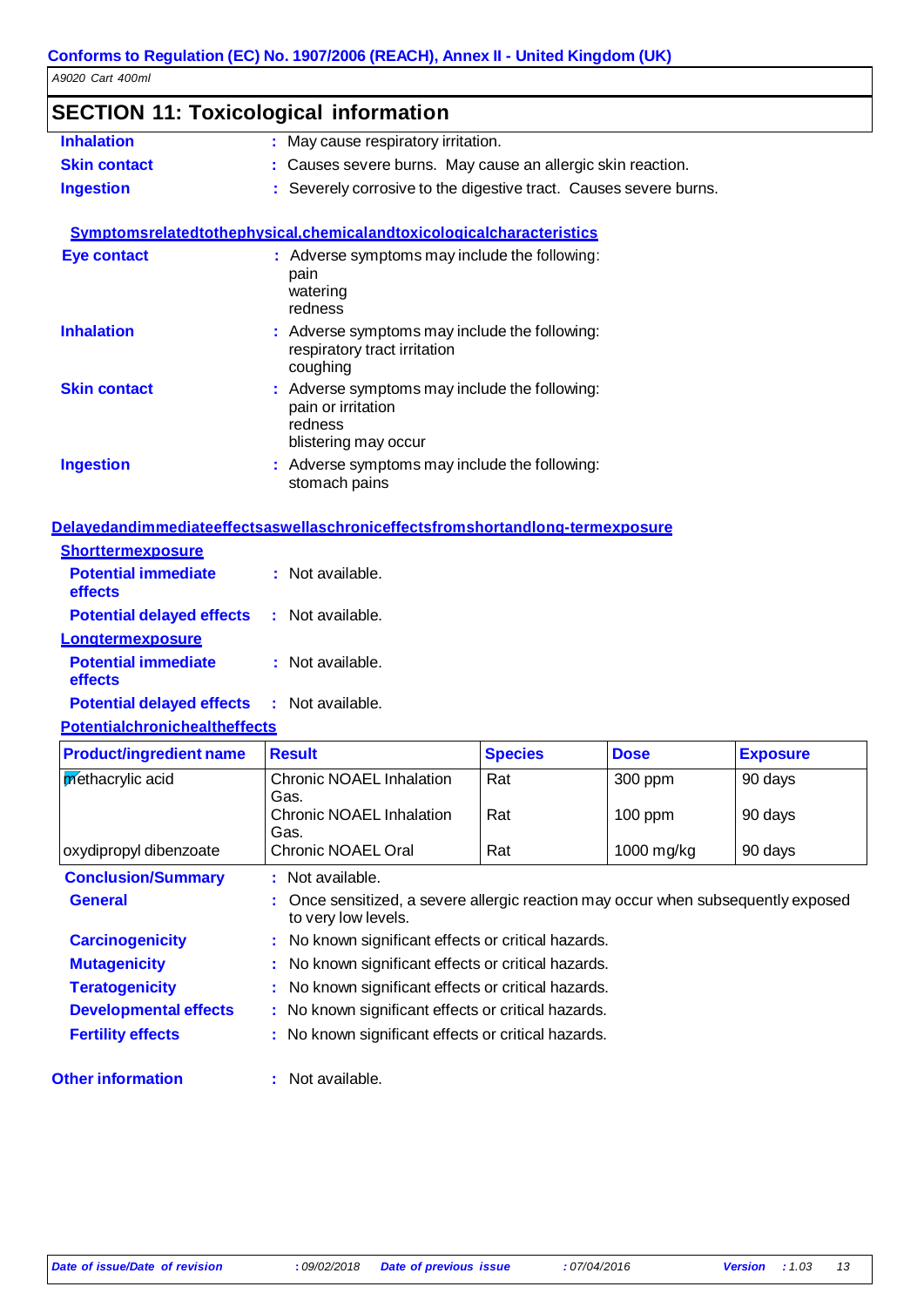### **SECTION 12: Ecological information**

#### **12.1 Toxicity**

| <b>Result</b>                      | <b>Species</b>                                                                            | <b>Exposure</b>                                                                      |
|------------------------------------|-------------------------------------------------------------------------------------------|--------------------------------------------------------------------------------------|
| Acute LC50 130000 µg/l Fresh water | Fish - Pimephales promelas -                                                              | 96 hours                                                                             |
|                                    | Adult                                                                                     |                                                                                      |
| EC50 45 mg/l EC50                  | Algae                                                                                     | 96 hours                                                                             |
|                                    | Daphnia                                                                                   | 48 hours                                                                             |
| LC50 85 mg/l                       | Fish                                                                                      | 96 hours                                                                             |
| Chronic NOEC 53 mg/l Fresh water   | Daphnia - Daphnia magna -                                                                 | 21 days                                                                              |
|                                    | Neonate                                                                                   |                                                                                      |
| Acute EC50 4.9 mg/l                | Algae                                                                                     | 72 hours                                                                             |
| Acute EC50 19.3 mg/l               | Daphnia                                                                                   | 48 hours                                                                             |
| Acute LC50 3.7 mg/l                | Fish                                                                                      | 96 hours                                                                             |
| EC50 0.06 mg/l                     | Algae                                                                                     | 72 hours                                                                             |
| EC50 0.11 mg/l                     |                                                                                           | 48 hours                                                                             |
| LC50 0.06 mg/l                     | Fish                                                                                      | 96 hours                                                                             |
| EC50 6.2 mg/l                      | Algae                                                                                     | 72 hours                                                                             |
| EC50 21 mg/l                       | Daphnia                                                                                   | 48 hours                                                                             |
| Acute EC50 911 mg/l                | Daphnia                                                                                   | 48 hours                                                                             |
| Acute LC50 > 1000 mg/l             | Fish                                                                                      | 96 hours                                                                             |
| Acute EC50 27.8 mg/l Fresh water   |                                                                                           | 48 hours                                                                             |
|                                    | Crustaceans - Ceriodaphnia                                                                | 48 hours                                                                             |
|                                    | dubia - Neonate                                                                           |                                                                                      |
| Acute LC50 > 1000 mg/l             |                                                                                           | 96 hours                                                                             |
|                                    | Crustaceans - Pandalus                                                                    | 48 hours                                                                             |
|                                    |                                                                                           |                                                                                      |
| Acute LC50 36 ul/L Marine water    | Fish - Agonus cataphractus                                                                | 96 hours                                                                             |
|                                    | >130 mg/l Acute<br>Acute LC50 15.9 mg/l Fresh water<br>Acute LC50 42500 µg/l Marine water | Daphnia<br>Daphnia - Daphnia magna<br>Fish - Pimephales promelas<br>montagui - Adult |

**Conclusion/Summary :** Not available.

#### **12.2 Persistence and degradability**

| <b>Product/ingredient name</b>                                                               | <b>Test</b>              | <b>Result</b>                                      |                          | <b>Dose</b> |                                                      | <b>Inoculum</b>         |
|----------------------------------------------------------------------------------------------|--------------------------|----------------------------------------------------|--------------------------|-------------|------------------------------------------------------|-------------------------|
| methacrylic acid<br>oxydipropyl dibenzoate<br>dibutyl maleate<br>rosin                       |                          | 86 % - 28 days<br>87 % - 28 days<br>64 % - 28 days | 95 % - Readily - 19 days |             |                                                      |                         |
| <b>Conclusion/Summary</b>                                                                    | : Not available.         |                                                    |                          |             |                                                      |                         |
| <b>Product/ingredient name</b>                                                               | <b>Aquatic half-life</b> |                                                    | <b>Photolysis</b>        |             |                                                      | <b>Biodegradability</b> |
| methacrylic acid<br>oxydipropyl dibenzoate<br>dibenzoyl peroxide<br>dibutyl maleate<br>rosin |                          |                                                    |                          |             | Readily<br>Readily<br>Inherent<br>Readily<br>Readily |                         |

#### **12.3 Bioaccumulative potential**

| <b>Product/ingredient name</b> | LogP <sub>ow</sub> |                        | <b>BCF</b> |             | <b>Potential</b> |        |    |
|--------------------------------|--------------------|------------------------|------------|-------------|------------------|--------|----|
| methyl methacrylate            | 1.38               |                        |            |             | low              |        |    |
| methacrylic acid               | 0.93               |                        |            |             | low              |        |    |
| oxydipropyl dibenzoate         | 3.9                |                        |            |             | low              |        |    |
| benzyl methacrylate            | 2.53               |                        |            |             | low              |        |    |
| dibenzoyl peroxide             | 3.2                |                        |            |             | low              |        |    |
| dibutyl maleate                | 3.39               |                        | 1.91       |             | low              |        |    |
| 2-dimethylaminoethyl           | 0.68               |                        |            |             | llow             |        |    |
| methacrylate                   |                    |                        |            |             |                  |        |    |
| rosin                          | 1.9 to 7.7         |                        | 56.3       |             | low              |        |    |
| Propylidynetrimethanol,        | 2.89               |                        |            |             | low              |        |    |
| ethoxylated, esters with       |                    |                        |            |             |                  |        |    |
| acrylic acid                   |                    |                        |            |             |                  |        |    |
|                                |                    |                        |            |             |                  |        |    |
| Date of issue/Date of revision | :09/02/2018        | Date of previous issue |            | :07/04/2016 | <b>Version</b>   | : 1.03 | 14 |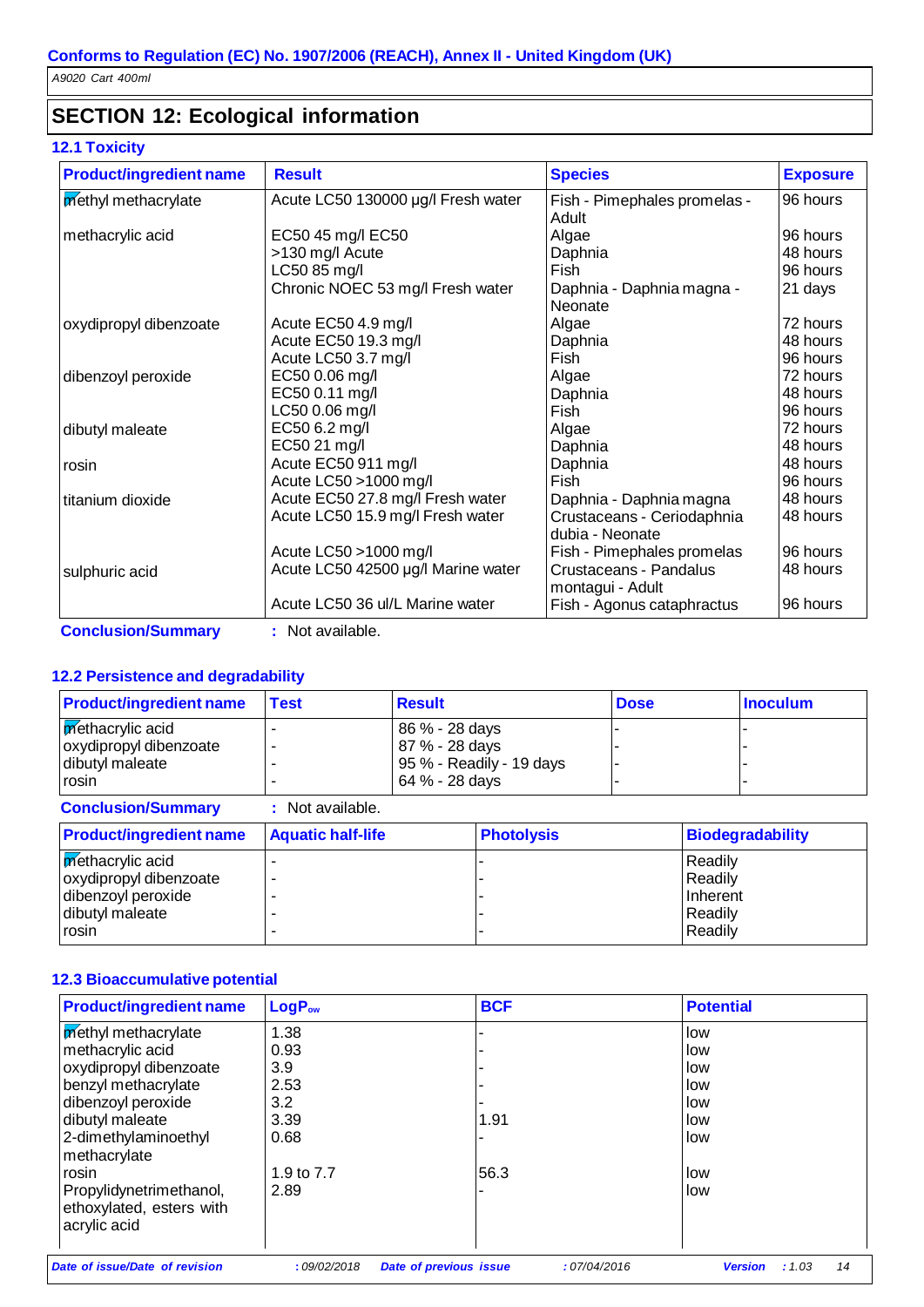| <b>SECTION 12: Ecological information</b>           |  |       |             |
|-----------------------------------------------------|--|-------|-------------|
| trizinc bis(orthophosphate)<br>1-methoxy-2-propanol |  | 60960 | high<br>low |

#### **12.4 Mobility in soil**

| <b>Soil/water partition</b><br><b>coefficient (Koc)</b> | : Not available.  |
|---------------------------------------------------------|-------------------|
| <b>Mobility</b>                                         | : Not available.  |
| 12.5 Results of PBT and vPvB assessment                 |                   |
| <b>PBT</b>                                              | : Not applicable. |

| _____       |                   |
|-------------|-------------------|
| <b>vPvB</b> | : Not applicable. |

**12.6 Other adverse effects :** No known significant effects or critical hazards.

### **SECTION 13: Disposal considerations**

The information in this section contains generic advice and guidance. The list of Identified Uses in Section 1 should be consulted for any available use-specific information provided in the Exposure Scenario(s).

#### **13.1 Waste treatment methods**

| <b>Product</b>             |                                                                                                                                                                                                                                                                                                                                                                                                                                                                                                                                                               |
|----------------------------|---------------------------------------------------------------------------------------------------------------------------------------------------------------------------------------------------------------------------------------------------------------------------------------------------------------------------------------------------------------------------------------------------------------------------------------------------------------------------------------------------------------------------------------------------------------|
| <b>Methods of disposal</b> | : The generation of waste should be avoided or minimised wherever possible.<br>Disposal of this product, solutions and any by-products should at all times comply<br>with the requirements of environmental protection and waste disposal legislation<br>and any regional local authority requirements. Dispose of surplus and non-<br>recyclable products via a licensed waste disposal contractor. Waste should not be<br>disposed of untreated to the sewer unless fully compliant with the requirements of<br>all authorities with jurisdiction.          |
| <b>Hazardous waste</b>     | : The classification of the product may meet the criteria for a hazardous waste.                                                                                                                                                                                                                                                                                                                                                                                                                                                                              |
| <b>Packaging</b>           |                                                                                                                                                                                                                                                                                                                                                                                                                                                                                                                                                               |
| <b>Methods of disposal</b> | : The generation of waste should be avoided or minimised wherever possible. Waste<br>packaging should be recycled. Incineration or landfill should only be considered<br>when recycling is not feasible.                                                                                                                                                                                                                                                                                                                                                      |
| <b>Special precautions</b> | : This material and its container must be disposed of in a safe way. Care should be<br>taken when handling emptied containers that have not been cleaned or rinsed out.<br>Empty containers or liners may retain some product residues. Vapour from product<br>residues may create a highly flammable or explosive atmosphere inside the<br>container. Do not cut, weld or grind used containers unless they have been cleaned<br>thoroughly internally. Avoid dispersal of spilt material and runoff and contact with<br>soil, waterways, drains and sewers. |

### **SECTION 14: Transport information**

|                                                                                                                          | <b>ADR/RID</b>                                                                      | <b>IMDG</b>          | <b>IATA</b>             |
|--------------------------------------------------------------------------------------------------------------------------|-------------------------------------------------------------------------------------|----------------------|-------------------------|
| 14.1 UN number                                                                                                           | <b>UN1133</b>                                                                       | <b>UN1133</b>        | <b>UN1133</b>           |
| 14.2 UN proper<br>shipping name                                                                                          | <b>ADHESIVES</b>                                                                    | <b>ADHESIVES</b>     | Adhesives               |
| <b>14.3 Transport</b><br>hazard class(es)                                                                                | 3<br>$\mathbf{\mathbf{\mathbf{\mathbf{\mathbf{\mathbf{\mathbf{\mathbf{Y}}}}}}$<br>O | 3<br>$\bigstar$<br>◔ | 3<br>w                  |
| 14.4 Packing<br>group                                                                                                    | $\overline{\mathsf{M}}$                                                             | И                    | $\overline{\mathsf{M}}$ |
| Date of issue/Date of revision<br>:09/02/2018<br>Date of previous issue<br>:07/04/2016<br><b>Version</b><br>15<br>: 1.03 |                                                                                     |                      |                         |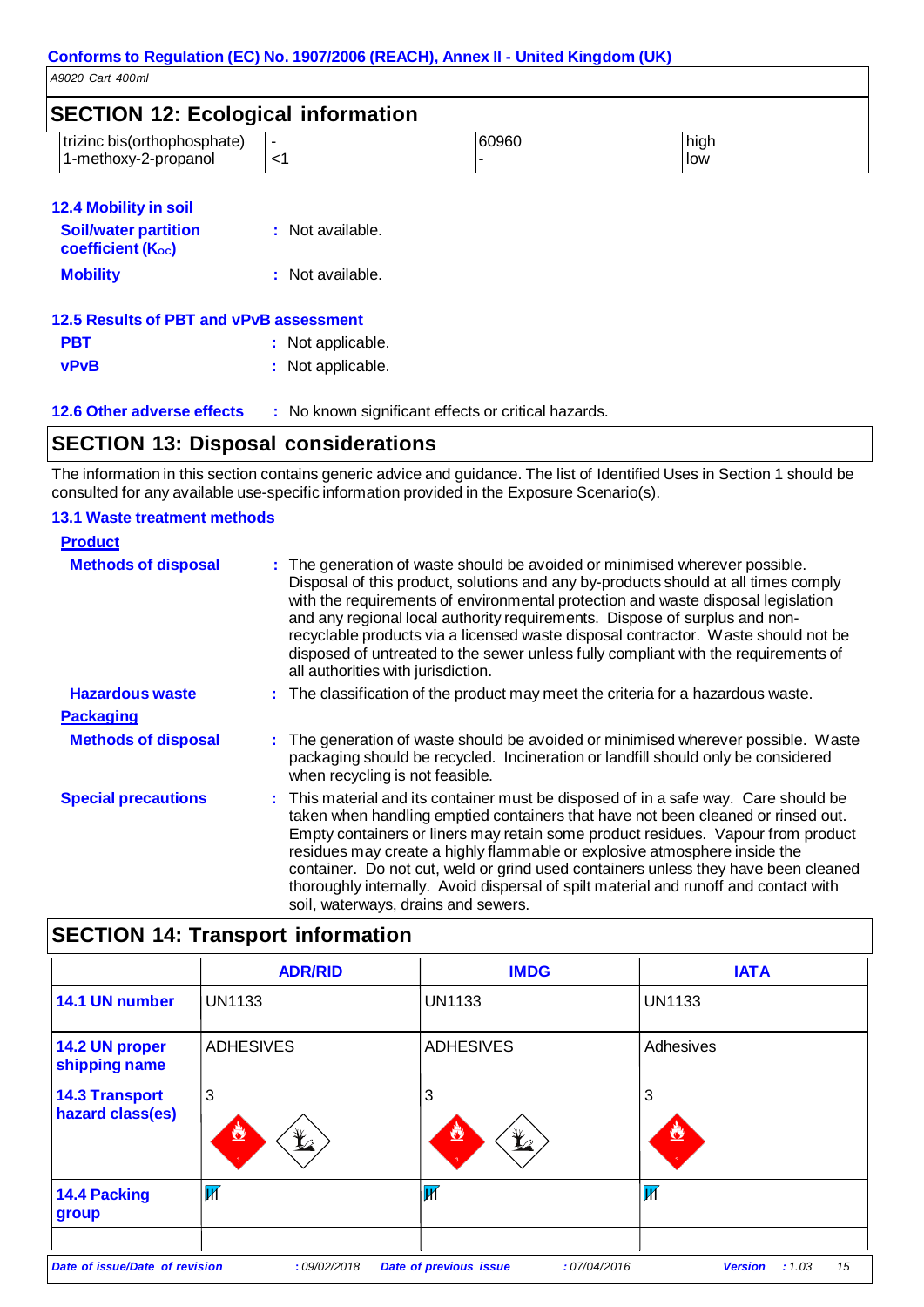### **SECTION 14: Transport information**

|                                                | <u>ULUII IT. IIUIISPUIT IIIUIIIUUUI</u>                                                                                                                                                                                                   |                                                                                                                                                                      |                                                                                                                                                                                                                                                                                                                                                                                                                      |
|------------------------------------------------|-------------------------------------------------------------------------------------------------------------------------------------------------------------------------------------------------------------------------------------------|----------------------------------------------------------------------------------------------------------------------------------------------------------------------|----------------------------------------------------------------------------------------------------------------------------------------------------------------------------------------------------------------------------------------------------------------------------------------------------------------------------------------------------------------------------------------------------------------------|
| 14.5<br><b>Environmental</b><br><b>hazards</b> | Yes.                                                                                                                                                                                                                                      | Yes.                                                                                                                                                                 | Yes. The environmentally<br>hazardous substance mark is<br>not required.                                                                                                                                                                                                                                                                                                                                             |
| <b>Additional</b><br><b>information</b>        | The environmentally<br>hazardous substance mark is<br>not required when transported<br>in sizes of ≤5 L or ≤5 kg.<br><b>Hazardidentification number</b><br>30<br>Limitedquantity 5 L<br><b>Specialprovisions 640E</b><br>Tunnelcode (D/E) | The marine pollutant mark is<br>not required when transported<br>in sizes of ≤5 L or ≤5 kg.<br><b>Emergencyschedules F-E,</b><br>$S-D$<br>Specialprovisions 223, 955 | The environmentally<br>hazardous substance mark<br>may appear if required by<br>other transportation<br>regulations. <b>Quantity</b><br>limitation<br>Passenger and Cargo Aircraft:<br>60 L. Packaging instructions:<br>355. Cargo Aircraft Only: 220<br>L. Packaging instructions: 366.<br><b>Limited Quantities -</b><br>Passenger Aircraft: 10 L.<br>Packaging instructions: Y344.<br><b>Specialprovisions A3</b> |

**14.6 Special precautions for : Transport within user's premises:** always transport in closed containers that are **user** upright and secure. Ensure that persons transporting the product know what to do in the event of an accident or spillage.

#### **14.7 Transport in bulk according to Annex II of Marpol and the IBC Code :** Not available.

### **SECTION 15: Regulatory information**

**15.1 Safety, health and environmental regulations/legislation specific for the substance or mixture**

#### **EURegulation(EC)No.1907/2006(REACH)**

**AnnexXIV-Listofsubstancessubjecttoauthorisation**

#### **AnnexXIV**

None of the components are listed.

**Annex XVII - Restrictions :** Not applicable. **on the manufacture, placing on the market and use of certain dangerous substances, mixtures and articles**

#### **OtherEUregulations**

| <b>Product/ingredient name Carcinogenic</b> | <b>effects</b>                | Mutagenic effects Developmental | <b>effects</b> | <b>Fertility effects</b> |
|---------------------------------------------|-------------------------------|---------------------------------|----------------|--------------------------|
| titanium dioxide                            | Carc. 2, H351<br>(inhalation) |                                 |                |                          |

#### **SevesoDirective**

This product is controlled under the Seveso Directive.

**Dangercriteria**

#### **Category**

P5c: Flammable liquids 2 and 3 not falling under P5a or P5b E2: Hazardous to the aquatic environment - Chronic 2

#### **Internationalregulations**

*Date of issue/Date of revision* **:** *09/02/2018 Date of previous issue : 07/04/2016 Version : 1.03 16*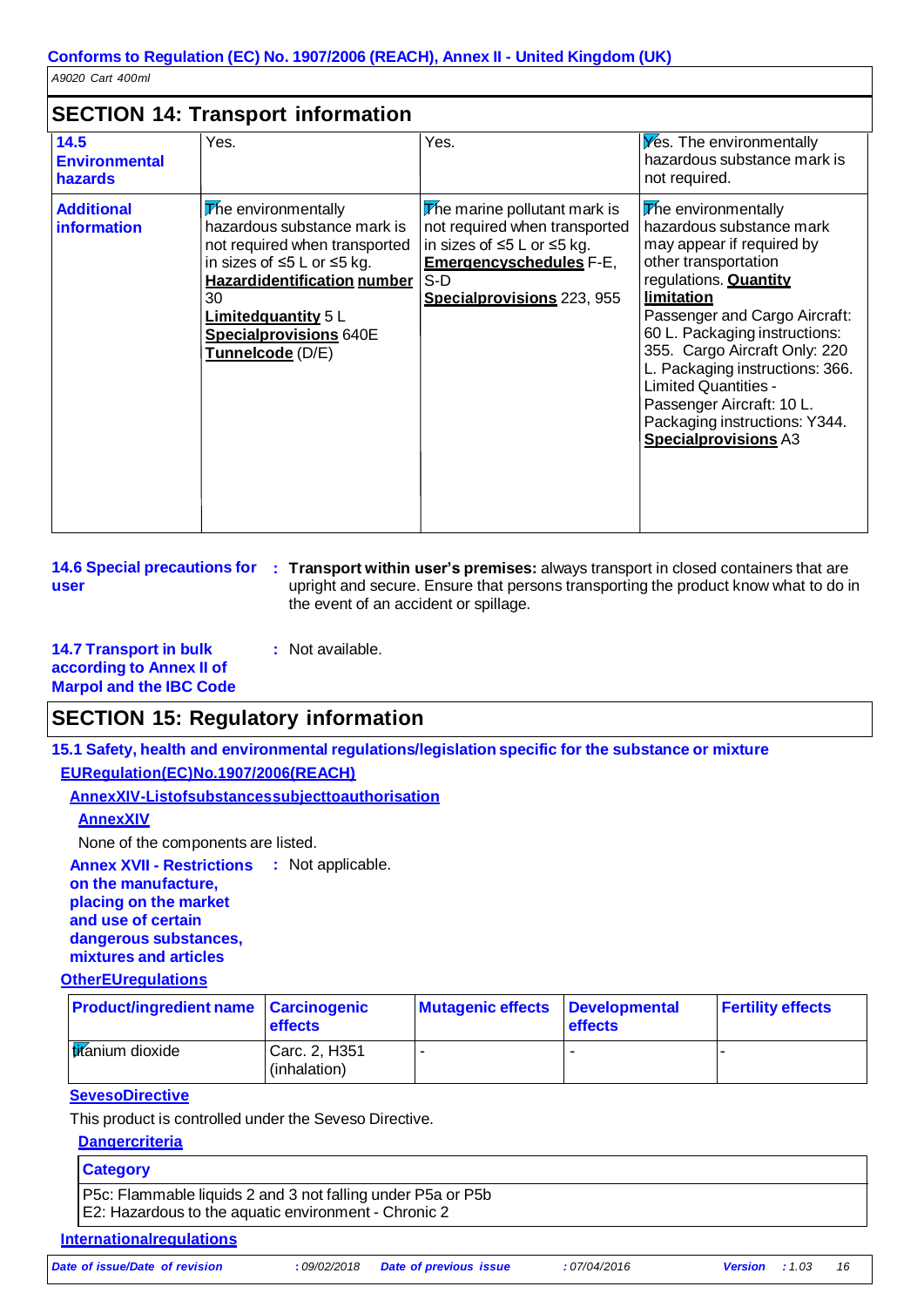### **SECTION 15: Regulatory information**

**Listed on inventory. :** Not determined

| <b>15.2 Chemical safety</b> | This product contains substances for which Chemical Safety Assessments are still |  |
|-----------------------------|----------------------------------------------------------------------------------|--|
| assessment                  | required.                                                                        |  |

### **SECTION 16: Other information**

 $\nabla$  Indicates information that has changed from previously issued version.

| <b>Abbreviations and</b> | $\therefore$ ATE = Acute Toxicity Estimate                                    |
|--------------------------|-------------------------------------------------------------------------------|
| acronyms                 | CLP = Classification, Labelling and Packaging Regulation [Regulation (EC) No. |
|                          | 1272/2008]                                                                    |
|                          | DMEL = Derived Minimal Effect Level                                           |
|                          | $DNEL = Derived No Effect Level$                                              |
|                          | EUH statement = CLP-specific Hazard statement                                 |
|                          | PBT = Persistent, Bioaccumulative and Toxic                                   |
|                          | PNEC = Predicted No Effect Concentration                                      |
|                          | <b>RRN</b> = REACH Registration Number                                        |
|                          | vPvB = Very Persistent and Very Bioaccumulative                               |

#### **ProcedureusedtoderivetheclassificationaccordingtoRegulation(EC)No.1272/2008[CLP/GHS]**

| <b>Classification</b>                                                                                                                           |                                                                                                                                                                                                                                                                                                                                                                                                                                                                                                         | <b>Justification</b>                                                                                                                                                                                                                                                                                                                                                                                                                                                                                                             |                               |
|-------------------------------------------------------------------------------------------------------------------------------------------------|---------------------------------------------------------------------------------------------------------------------------------------------------------------------------------------------------------------------------------------------------------------------------------------------------------------------------------------------------------------------------------------------------------------------------------------------------------------------------------------------------------|----------------------------------------------------------------------------------------------------------------------------------------------------------------------------------------------------------------------------------------------------------------------------------------------------------------------------------------------------------------------------------------------------------------------------------------------------------------------------------------------------------------------------------|-------------------------------|
| Flam. Liq. 2, H225<br>Skin Corr. 1A, H314<br>Eye Dam. 1, H318<br><b>Skin Sens. 1, H317</b><br><b>STOT SE 3, H335</b><br>Aquatic Chronic 2, H411 |                                                                                                                                                                                                                                                                                                                                                                                                                                                                                                         | On basis of test data<br>Calculation method<br>Calculation method<br>Calculation method<br>Calculation method<br>Calculation method                                                                                                                                                                                                                                                                                                                                                                                              |                               |
| <b>Full text of abbreviated H</b><br><b>statements</b>                                                                                          | $\mathbf{F}$ $\mathbf{F}$ 225<br>H <sub>226</sub><br>Flammable liquid and vapour.<br>H <sub>241</sub><br>H302<br>Harmful if swallowed.<br>H311<br>Toxic in contact with skin.<br>H312<br>Harmful in contact with skin.<br>H314<br>H315<br>Causes skin irritation.<br>H317<br>H318<br>Causes serious eye damage.<br>H319<br>Causes serious eye irritation.<br>H332<br>Harmful if inhaled.<br>H335<br>H336<br>H351<br>(inhalation)<br>H373<br>Very toxic to aquatic life.<br>H400<br>H410<br>H411<br>H412 | Highly flammable liquid and vapour.<br>Heating may cause a fire or explosion.<br>Causes severe skin burns and eye damage.<br>May cause an allergic skin reaction.<br>May cause respiratory irritation.<br>May cause drowsiness or dizziness.<br>Suspected of causing cancer if inhaled.<br>May cause damage to organs through prolonged or repeated exposure.<br>Very toxic to aquatic life with long lasting effects.<br>Toxic to aquatic life with long lasting effects.<br>Harmful to aquatic life with long lasting effects. |                               |
| <b>Full text of classifications</b><br>[CLP/GHS]                                                                                                | $\frac{1}{2}$ <i>K</i> cute Tox. 3, H311<br>Acute Tox. 4, H302<br>Acute Tox. 4, H312<br>Acute Tox. 4, H332<br>Aquatic Acute 1, H400                                                                                                                                                                                                                                                                                                                                                                     | ACUTE TOXICITY (dermal) - Category 3<br><b>ACUTE TOXICITY (oral) - Category 4</b><br><b>ACUTE TOXICITY (dermal) - Category 4</b><br><b>ACUTE TOXICITY (inhalation) - Category 4</b><br>SHORT-TERM (ACUTE) AQUATIC HAZARD - Category<br>1<br>Aquatic Chronic 1, H410 LONG-TERM (CHRONIC) AQUATIC HAZARD -<br>Category 1<br>Aquatic Chronic 2, H411 LONG-TERM (CHRONIC) AQUATIC HAZARD -<br>Category 2<br>Aquatic Chronic 3, H412 LONG-TERM (CHRONIC) AQUATIC HAZARD -<br>Category 3                                               |                               |
| Date of issue/Date of revision                                                                                                                  | :09/02/2018<br><b>Date of previous issue</b>                                                                                                                                                                                                                                                                                                                                                                                                                                                            | :07/04/2016                                                                                                                                                                                                                                                                                                                                                                                                                                                                                                                      | <b>Version</b> : $1.03$<br>17 |